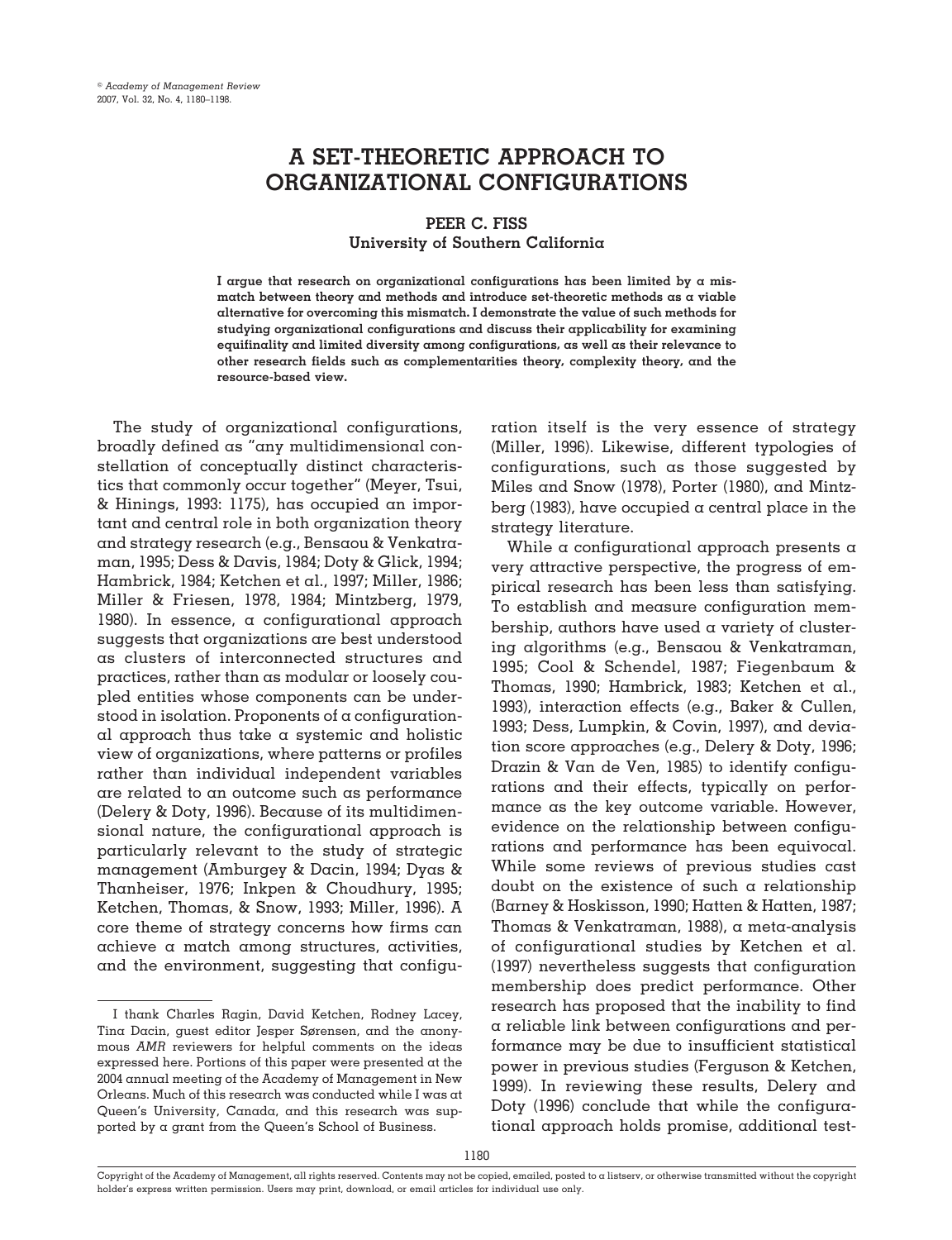ing is necessary to validate the efficacy of  $\alpha$ configurational perspective.

In this paper I suggest that many of the problems of empirical research on organizational configurations derive from a mismatch between methods and theory. Configurational theory suggests a clean break with the predominant linear paradigm. Rather than implying singular causation and linear relationships, a configurational approach assumes complex causality and nonlinear relationships where "variables found to be causally related in one configuration may be unrelated or even inversely related in another" (Meyer et al., 1993: 1178). As a result, relationships between variables need not be symmetric (Black & Boal, 1994) and tend to involve synergistic effects that go beyond traditional bivariate interaction effects (Delery & Doty, 1996; Miller, 1990). Furthermore, configurational analysis stresses the concept of *equifinality,* which refers to a situation where "a system can reach the same final state, from different initial conditions and by a variety of different paths" (Katz & Kahn, 1978: 30). While unifinality assumes that there exists one optimal configuration, equifinality assumes that two or more organizational configurations can be equally effective in achieving high performance, for example, even if they are faced with the same contingencies (Galunic & Eisenhardt, 1994; Gresov & Drazin, 1997). However, these theoretical ideas have not been well translated into empirical models. For one thing, the suggestion that there are frequently multiple paths to an outcome stands in contrast to conventional methods of multivariate regression analysis, which estimate a single path for all cases under examination. Similarly, the use of cluster analysis and deviation scores to detect distinct groups of firms may often not allow the researcher to examine just *how* different design elements work together (Whittington, Pettigrew, Peck, Fenton, & Conyon, 1999).

The primary purpose of this paper is to offer  $\alpha$ fresh view of these methodological issues by introducing set-theoretic methods for studying cases as configurations. Set-theoretic methods are uniquely suitable for configurational theory since they explicitly conceptualize cases as *combinations* of attributes and emphasize that it is these very combinations that give cases their unique nature (Ragin, 1987, 2000). As such, settheoretic methods differ from conventional, variable-based approaches in that they do not disaggregate cases into independent, analytically separate aspects but, instead, *treat configurations as different types of cases.* To examine these different configurations of attributes, settheoretic methods use Boolean algebra, a notational system that permits the algebraic manipulation of logical statements. Such an approach in many ways offers a better fit with a configurational understanding of organizations and also allows for a sophisticated assessment of just how different causes combine to affect relevant outcomes such as performance. Furthermore, set-theoretic methods contribute to theory building by providing a rigorous way to combine verbal statements with logical relationships that differs from the conventional correlational view, allowing for the expression of complex causal relations in ways that generate new insights for organizational theory and strategy research. While I focus here mainly on the field of organizational configurations, I also expand the discussion to the implications of set-theoretic methods for a number of other research areas, including theories of complementarities, complexity, the field of human resource management, and the resource-based view.

## **THE MISMATCH BETWEEN CONFIGURATIONAL THEORY AND METHODS**

Configurational approaches to organization are based on the fundamental premise that patterns of attributes will exhibit different features and lead to different outcomes depending on how they are arranged. But while theoretical discussions of configurational theory thus stress nonlinearity, synergistic effects, and equifinality, empirical research has so far largely drawn on econometric methods that by their very nature tend to imply linearity, additive effects, and unifinality. This mismatch has caused a number of problems. For example, the classic linear regression model treats variables as competing in explaining variation in outcomes rather than showing how variables combine to create outcomes. By focusing on the relative importance of rival variables, a correlational approach has difficulty treating cases as configurations and examining combinations of variables. This becomes particularly evident in the fact that regression analysis focuses on the unique contribution of a variable while holding constant the values of all other variables in the equation.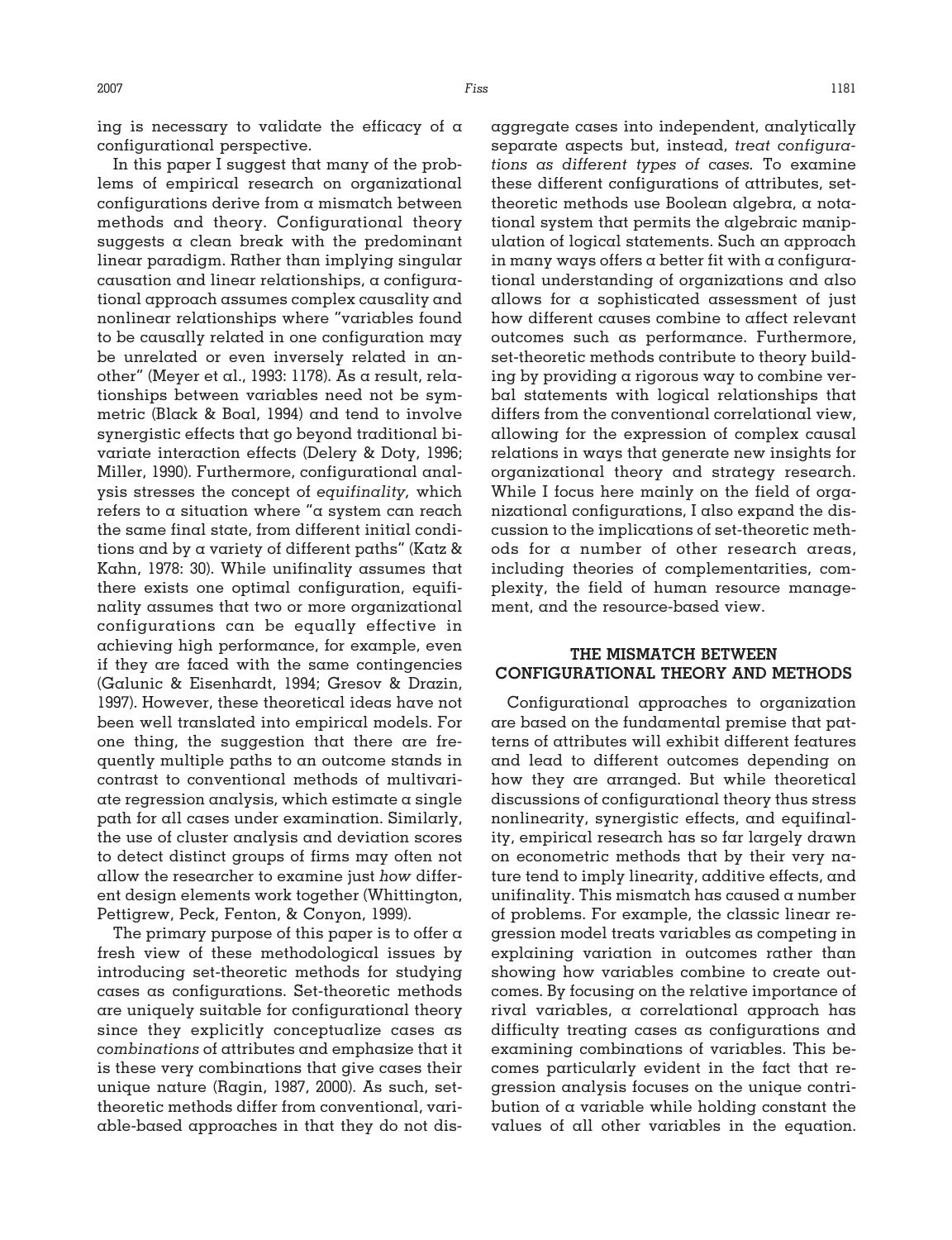Holding other values constant, of course, stands in direct opposition to the fundamental assumption of a configurational approach—namely, that it is the presence or absence of particular other factors that gives a variable meaning or not. In other words, a correlational approach can answer with precision questions relating to the average net effect of a variable on an outcome; it is much less adept at answering under what specific conditions a variable influences an outcome.

Interaction effects are one way to overcome this characteristic limitation of regression analysis, and both two- and three-way interactions have been used to study organizational configurations (e.g., Baker & Cullen, 1993; Dess et al., 1997; Miller, 1988). However, interactions that go beyond two-way effects are exceedingly difficult to interpret. Theoretically, there is no reason configurations should be limited to three variables only, but, empirically, three-way interactions currently represent the boundaries of interpretable regression analysis, and questions about their interpretation and stability persist (cf. Dess et al., 1997; Drazin & Van de Ven, 1985; Ganzach, 1998).

The situation becomes even more challenging when we turn to the issue of equifinality. Standard regression methods are essentially unable to take equifinality into account (Van de Ven & Drazin, 1985). While interaction effects aim to estimate nonlinear relationships, they nevertheless assume that this relationship is relevant for all cases under examination, thus contrasting with the idea of different paths to the same outcome. As a result, equifinality remains an underdeveloped construct (Gresov & Drazin, 1997).

To avoid the limitations of regression analysis for studying configurations, in a considerable number of studies, researchers have instead employed cluster analysis (e.g., Bensaou & Venkatraman, 1995; Cool & Schendel, 1987; Desarbo, Di Benedetto, Song, & Sinha, 2005; Dess & Davis, 1984; Ferguson, Deephouse, & Ferguson, 2000; Fiegenbaum & Thomas, 1990; Hambrick, 1983; Ketchen et al., 1993; Lim, Acito, & Rusetski, 2006; Moores & Yuen, 2001). Typically, these studies use clustering algorithms to identify distinct groups of firms and then employ ANOVA or MANOVA to examine whether the distinct groups show differences in their performance. Clustering is attractive for studying configurations because it provides an established technique for discovering cases that are similar to each other along a variety of characteristics.

However, cluster analysis also has a number of known limitations. For example, cluster analysis tends to treat each configuration as a black box insofar as only differences between constellations of variables can be detected (Whittington et al., 1999). The grouping analysis does not extend to the contribution of individual elements to the whole or to an understanding of just how these elements combine to achieve the outcome. The researcher usually assumes that the presence of a component in some way contributes to the outcome, but whether this is actually the case is largely impossible to establish. This is a considerable issue, since it makes cluster analysis insensitive to the fact that cases may be very similar regarding a few causally important characteristics but may be different in a number of other characteristics that are irrelevant for this configuration. While such cases causally and analytically belong to the same configuration, cluster analysis would usually place them in different clusters because they differ on many, albeit irrelevant, characteristics. Consequently, empirical groupings often do not reflect causal relations.

Furthermore, cluster-analytic methods have been criticized for their extensive reliance on researcher judgment (e.g., Ketchen & Shook, 1996). For example, the choice of  $\alpha$  stopping rule that determines the cutoff point for clustering is largely at the discretion of the investigator. Since the number of clusters usually affects subsequent findings, this is a considerable concern. While previous studies have compared the results of different clustering algorithms, the basic issue remains that cluster analysis will always result in some clustering, and there is no test statistic to guide the analysis. Results also strongly depend on the selection of the sample and variables, the scaling of the variables, and the choice of the similarity measure and clustering method (Ketchen & Shook, 1996; Ragin, 2000). As a result, cluster solutions for organizational configurations are often highly unstable and their interpretation is frequently difficult (Miller, 1996). Overall, these issues suggest that clustering has severe limitations for studying how configurations combine to create outcomes (Barney & Hoskisson, 1990; Wiggins & Ruefli, 1995).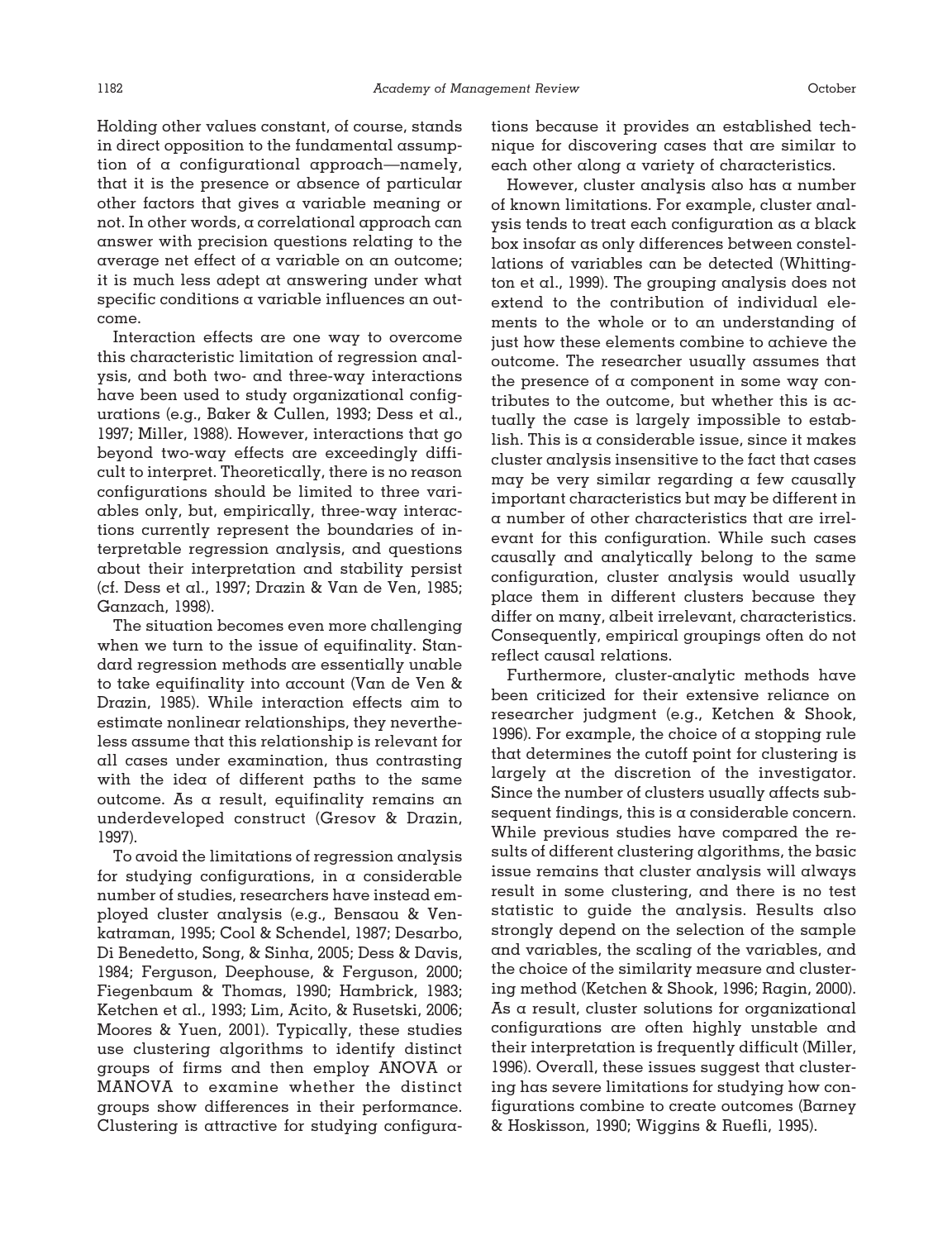A final method that has been suggested for studying organizational configurations is the use of deviation scores (Delery & Doty, 1996; Drazin & Van de Ven, 1985). Here, the researcher theoretically defines an ideal type and then creates an empirical profile for this configuration. The researcher then calculates deviation scores that give the difference between these "ideal" profiles and the empirical profiles of organiza-

tions in the sample. Deviation scores can then be used to test hypotheses about the fit between profiles and how it affects performance, for example, since greater deviation from the ideal profile should result in lower performance.

While this approach is theoretically more rigorous than cluster analysis, it still raises similar challenges. By relying on a fit measure based on a multidimensional profile, a deviation score approach allows the researcher only limited peeks into the black box of configurations. It often remains unclear which aspect of the misfit actually affects the outcome in question, since standard methods are not well suited to teasing apart the causal relations among different characteristics forming the profile. Furthermore, like cluster membership, deviation scores to a large extent depend on just how the "ideal" profile is initially defined. While theoretical guidance is of great importance here, previous studies have tended to define the ideal configuration using the empirically derived mean scores of their profiles (Drazin & Van de Ven, 1985) or by using plus or minus one standard deviation from the mean (e.g., Delery & Doty, 1996). Such approaches are again sample dependent, and ideal types thus largely depend on just how the sample is composed, rather than on substantive theory about what an ideal configuration means and what makes it ideal. Furthermore, the obtained results may be quite sensitive to even minor errors in estimating the "ideal" configurations, and the reliability of deviation scores will often be very low because it is the product of the reliabilities of the original variables (Gupta & Govindarajan, 1993).

While a configurational approach thus seems to hold much promise for both organization theory and strategic management, the disconnect between configurational theory and empirical methods remains a significant hindrance to the further development of this approach. However, there is an alternative methodology available in the form of set-theoretic methods for studying causal complexity. These methods are premised on the idea that different conditions *combine* rather than compete with each other in creating an outcome and that there may be different combinations of conditions that lead to the same outcome, thus making them well suited for studying configurations and equifinality.

## **A SET-THEORETIC APPROACH TO ORGANIZATIONAL CONFIGURATIONS**

Instead of using interaction effects, clustering algorithms, or deviation scores, a set-theoretic approach uses Boolean algebra to determine which combinations of organizational characteristics combine to result in the outcome in question (Boswell & Brown, 1999; Ragin, 1987, 2000). At the center of set-theoretic approaches lies the idea that relationships among different variables are often best understood in terms of *set membership.* Consider the simple case that *A* is a member of the set *Z* (formally:  $A \subset Z$ , or *A* is a subset of *Z*). For purposes of analyzing organizational configurations, let *A* be a firm with an efficient production system and *Z* be the set of firms with high financial performance. Thus, the statement that firms with an efficient production system tend to exhibit high performance may be restated as such firms form a subset of high-performing firms.

At the same time, the overlap between both sets need not be absolute. For example, consider *B*, the set of firms with  $\alpha$  high rate of product innovation. This characteristic may also result in high financial performance, thus making firms that rapidly innovate another subset of high-performing firms (formally:  $B \subset Z$ ). Yet there may, in fact, be little overlap between the two subsets *A* and *B;* one can easily imagine a situation where an efficient production system and a high rate of product innovation may inhibit or even preclude each other, thus making both *A* and *B* nonoverlapping subsets of *Z.* This may be expressed in the following logical statement:

$$
A + B \rightarrow Z \tag{1}
$$

where "+" denotes the logical operator or while  $''\rightarrow''$  denotes the logical implication operator, as in "*A* or *B* implies *Z.*" Both *A* and *B* thus present viable ways of attaining high financial perfor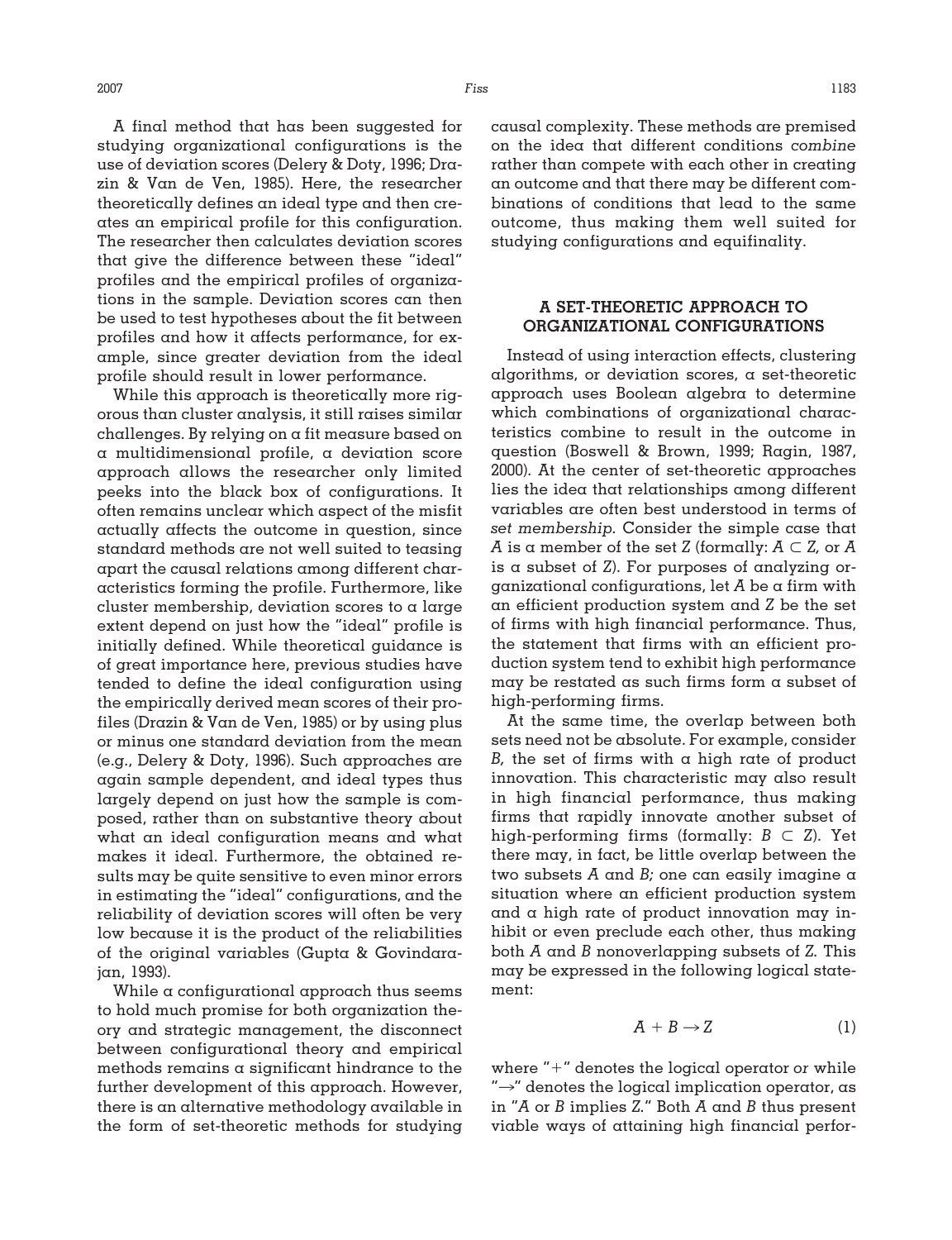mance, yet the design features involved in attaining that outcome may be quite different.

Now consider a somewhat more contingent statement: firms that exhibit an efficient production system (*A*) will be high performing *if* their environments are not heterogeneous (~C). In logical terms, this statement may be expressed as follows:

$$
A \cdot \sim C \to Z \tag{2}
$$

where " - " denotes the logical operator *and* while "-" denotes the logical *not.* In essence, the above statement presents a set-theoretic reformulation of a classic contingency hypothesis. Now let us extend the above by introducing another statement—namely, that firms with a high rate of product innovation (*B*) will be high performing if they also exhibit hierarchical control structures  $(D)$ .<sup>1</sup> Combining this statement with Statement 2 from above results in the following statement:

$$
A \cdot \sim C + B \cdot D \to Z \tag{3}
$$

The Boolean statement above thus elegantly summarizes two contingency statements (or hypotheses) about the relationship of organizational characteristics, the nature of the environment, and firm performance.

To further understand a set-theoretic approach, let us now consider in more detail the nature of the set-subset relationships. Such relationships may be better understood in terms of necessity and sufficiency (Ragin, 1987), which describe the ability to generalize from  $\alpha$  limited set of cases to larger populations. Consider again Statement 3. According to this statement, there are at least two combinations of attributes that may allow a firm to attain high performance. If, on the one hand, we take a necessary condition to denote that an outcome can be attained only if the attribute in question is present, then clearly neither of the combinations is necessary. On the other hand, if we take  $\alpha$ sufficient condition to denote that an outcome will always be obtained if the attribute in question is present, then either of the combinations is sufficient. However, note that this finding applies only to combinations of attributes, not to

individual attributes. In fact, of the individual attributes  $A$ ,  $B$ ,  $\sim$ C, and D, none is either necessary or sufficient in that no attribute is present in all combinations and no attribute can by itself produce the outcome. In other words, Statement 3 denotes a situation of considerable causal complexity: four attributes combine to create the outcome, but none is by itself necessary or sufficient. Note also that such situations of causal complexity are exceedingly difficult to capture using conventional linear regression, since necessity and sufficiency are outside the focus of correlational analysis.

To analyze which different configurations of organizational characteristics may cause a certain outcome, a researcher using a set-theoretic approach first constructs a truth table that lists all possible configurations of characteristics, as well as whether these configurations lead to the outcome in question. In this regard, selection of the characteristics deemed important should be based on theoretical and substantive knowledge about their relationship with the outcome. In a second step the researcher uses Boolean logic to determine commonalities among the configurations that lead to the outcome and to generate logical statements such as those above that describe these commonalities, thus allowing for the logical reduction of statements. This reduction procedure uses the Quine-McCluskey algorithm, a common algorithm for simplifying set-theoretic statements that is implemented in software packages such as QCA (Drass & Ragin, 1992) and fs/QCA (Drass & Ragin, 1999). To illustrate how this algorithm works, consider again the relatively simple situation of causal complexity described by Statement 3. The corresponding truth table for such  $\alpha$ situation is shown in Table 1. In this table shaded cells for characteristics indicate cells corresponding to Statement 3. Furthermore, some of the cells in the outcome column show a question mark, indicating that these combinations of conditions may show no empirical instances, a situation frequently observed in empirical research and usually referred to as a situation of limited diversity (Ragin, 1987, 2000).

To find out whether any of the four conditions is necessary for causing the outcome, we would examine whether the condition is always present in all cases where the outcome is achieved. Clearly, this is not the case here. However, the truth table shows that there are seven

<sup>&</sup>lt;sup>1</sup> For the moment, I will not consider the empirical truth of these examples but merely use them to illustrate settheoretic relationships.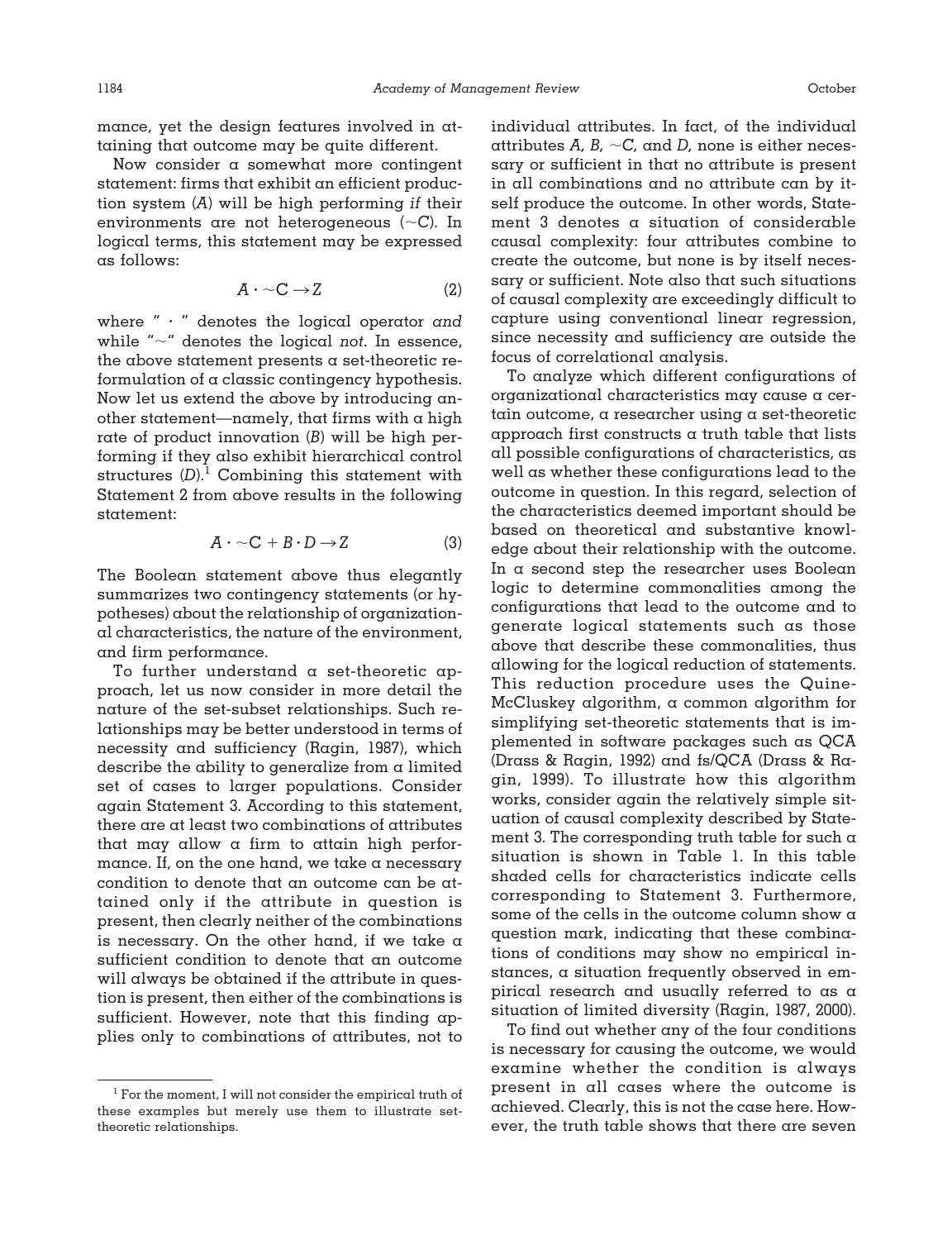|                         | Organizational Characteristics         |                                            |                                   |                                           | Outcome                  |
|-------------------------|----------------------------------------|--------------------------------------------|-----------------------------------|-------------------------------------------|--------------------------|
| Configuration<br>Number | A<br>Efficient<br>Production<br>System | B<br>High Rate<br>of Product<br>Innovation | C<br>Heterogeneous<br>Environment | D<br>Hierarchical<br>Control<br>Structure | Z<br>High<br>Performance |
|                         |                                        |                                            |                                   |                                           |                          |
| 2                       | Yes                                    | Yes                                        | Yes                               | No                                        | No                       |
| 3                       | Yes                                    | Yes                                        | No                                | Yes                                       | <b>Yes</b>               |
| 4                       | Yes                                    | Yes                                        | No                                | No                                        | Yes                      |
| 5                       | Yes                                    | No                                         | Yes                               | Yes                                       | No                       |
| 6                       | Yes                                    | No                                         | Yes                               | No                                        | No                       |
| 7                       | Yes                                    | No                                         | No                                | Yes                                       | <b>Yes</b>               |
| 8                       | Yes                                    | No                                         | No                                | No                                        | Yes                      |
| 9                       | No                                     | Yes                                        | Yes                               | Yes                                       | Yes                      |
| 10                      | No                                     | Yes                                        | Yes                               | No                                        | No                       |
| 11                      | No                                     | Yes                                        | No                                | Yes                                       | Yes                      |
| 12                      | No                                     | Yes                                        | No                                | No                                        | No                       |
| 13                      | No                                     | No                                         | Yes                               | Yes                                       | ç.                       |
| 14                      | No                                     | No                                         | Yes                               | No                                        | No                       |
| 15                      | No                                     | No                                         | No                                | Yes                                       | ŗ.                       |
| 16                      | No                                     | No                                         | No                                | No                                        | ?                        |

**TABLE 1 Truth Table for Hypothetical Combinations of Organizational Characteristics**

different configurations of the four individual organizational characteristics sufficient for causing the outcome. The combinations are listed below:

1. 
$$
A \cdot B \cdot C \cdot D
$$
\n3.  $A \cdot B \cdot \neg C \cdot D$ \n4.  $A \cdot B \cdot \neg C \cdot \neg D$ \n7.  $A \cdot \neg B \cdot \neg C \cdot \neg D$ \n8.  $A \cdot \neg B \cdot \neg C \cdot \neg D$ \n9.  $\neg A \cdot B \cdot C \cdot D$ \n11.  $\neg A \cdot B \cdot \neg C \cdot D$ 

While these combinations are all sufficient for causing high performance, the seven combinations can be simplified, since some combinations are logically redundant. For example, firms with an efficient production system (*A*) that are not in heterogeneous environments (~C) may or may not have a high rate of product innovation (*B* or  ${\sim}$ *B*) and may or may not exhibit a hierarchical control structure (*D* or -*D*). Either way, the combination of  $A$  and  $\sim$ C will still be sufficient to cause the outcome. As a result, the seven combinations may be logically reduced and simplified using the Quine-McCluskey algorithm and simplifying assumptions (cf. Ragin, 1987, 2000). In Boolean algebra, this proceeds as follows for Combinations 3 and 4:

$$
A \cdot B \cdot \sim C \cdot \sim D + A \cdot B \cdot \sim C \cdot D =
$$
  
\n
$$
A \cdot B \cdot \sim C(D + \sim D) =
$$
  
\n
$$
A \cdot B \cdot \sim C
$$

Similarly, Combinations 7 and 8 can also be simplified:

$$
A \cdot \sim B \cdot \sim C \cdot D + A \cdot \sim B \cdot \sim C \cdot \sim D =
$$
  

$$
A \cdot \sim B \cdot \sim C(D + \sim D)
$$
  

$$
A \cdot \sim B \cdot \sim C
$$

Finally, combining the results from both simplifications leads to the following:

$$
A \cdot B \cdot \sim C + A \cdot \sim B \cdot \sim C
$$
  

$$
A \cdot \sim C(B + \sim B)
$$
  

$$
A \cdot \sim C
$$

Using some very simple operations, we have thus arrived at a statement that, by itself, contains all four logical combinations involving *A* and  $\sim$ C (3, 4, 7, and 8) that may lead to the outcome in question. The same operations can, of course, be applied to the four logical combinations involving *B* and *D* (1, 3, 9, and 11) that are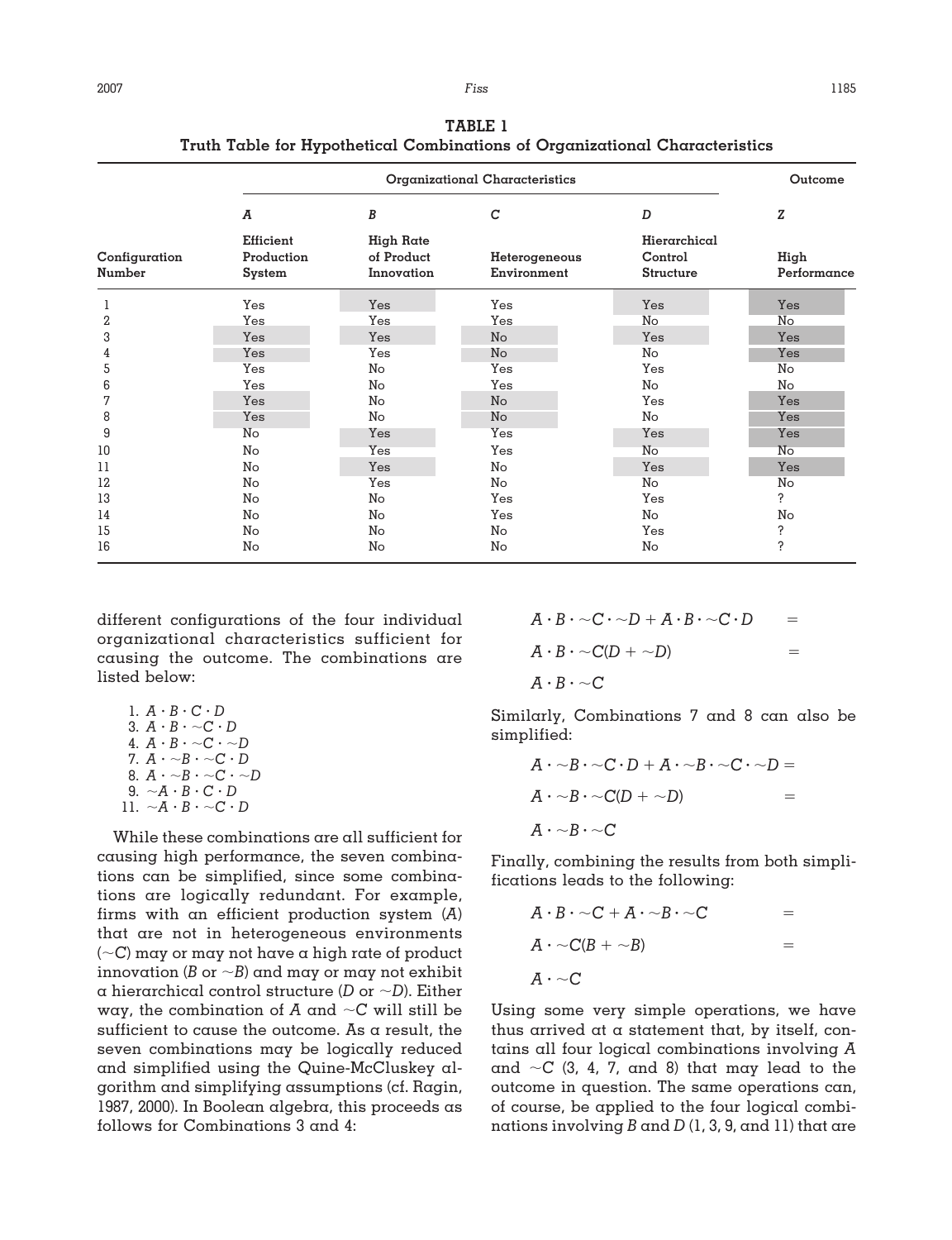also sufficient for producing high performance. The result is again a simple statement that contains all combinations that may cause the outcome:

$$
A \cdot \sim C + B \cdot D \to Z \tag{4}
$$

#### **From Crisp to Fuzzy Sets**

The example I have used here to demonstrate a set-theoretic approach has employed crisp sets—that is, the presence of attributes and, thus, the membership in sets of firms with such attributes have been defined using binary values (membership/nonmembership). However, in many situations researchers will be interested in more fine-grained measures of the attributes in question, and the information contained in varying levels of attributes will often be very important for studying how attributes combine. A common concern with methods employing Boolean algebra is therefore that they tend to require dichotomous variables, thus placing undue limitations on the task of categorizing cases.

Fortunately, recent developments now incorporate the equivalent of ordinal and continuous variables into set-theoretic methods. This is accomplished by using "fuzzy" sets (Ragin, 2000, 2005). With fuzzy sets, set membership is not restricted to binary values of 0 and 1 but may instead be defined using membership scores ranging from ordinal up to continuous values. Fuzzy sets therefore allow researchers to exactly specify their constructs, such as the degree to which the organizational environment is turbulent or to what extent certain management practices are actually implemented in an organization. As in crisp sets, fuzzy sets also define a value of 0 as fully out of the relevant set and a value of 1 as full set membership. However, while crisp sets make no further distinctions, fuzzy sets use thresholds tied to substantive knowledge about a case to further partition set membership. For example, a simple, graded fuzzy set may contain the following six values:

 $1.00 = \text{fully in}$  $0.80 = \text{mostly in}$  $0.60$  = more in than out  $0.40$  = more out than in  $0.20 = \text{mostly}$  out  $0.00 = \text{fully}$ 

Partitioning may be more fine grained up to continuous fuzzy sets, similar to ratio scales, but different (and, in fact, superior) in that such fuzzy sets contain both a meaningful floor and a meaningful ceiling (Ragin, 2000).

It is important to note here that fuzzy sets, particularly continuous ones, should lead the researcher to go beyond a simple rescaling of variables. For example, a common way to measure diversification is to count the number of four-digit SIC codes in which a firm operates and to code these data into a continuous measure. To create a measure of membership in the set of diversified firms, the researcher would infuse substantive knowledge into the measure about what it means to operate in any given number of different industries. For example, should firms that operate in five, ten, or fifteen different SIC codes be classified as fully diversified? If the firm operates in twenty different SIC codes, do operations in an additional SIC code truly make a difference?

A fuzzy set is a superior way of addressing such questions since it asks the investigator to provide meaningful thresholds for values. For instance, rather than merely controlling for prior performance in a regression analysis, a calibrated measure of performance would be based on substantive knowledge about the meaning of "high" or "medium" performance relative to, for example, other firms, stock market expectations, and so forth. Calibration thus involves sinking stakes at a few critical points of the measure and basing this process on detailed knowledge of the context. In contrast, a mechanistic procedure such as standardizing, which relies on the sample mean as a reference point, tends to ignore the substantive meaning of variation that falls at the mean of the distribution, often giving a false sense of precision. The use of fuzzy sets thus accomplishes two things: it allows the researcher to move from crisp to ordinal and continuous measures, and it forces the researcher to employ theoretical and substantive knowledge in the creation of the measure.

### **Set-Theoretic Methods and Statistical Inference**

Another important issue with set-theoretic methods is whether the Boolean algebra they employ makes them deterministic (e.g., Goldstone, 1997; Lieberson, 1994). Clearly, the social world contains a considerable element of randomness that needs to be accounted for. Furthermore, data frequently contain measurement or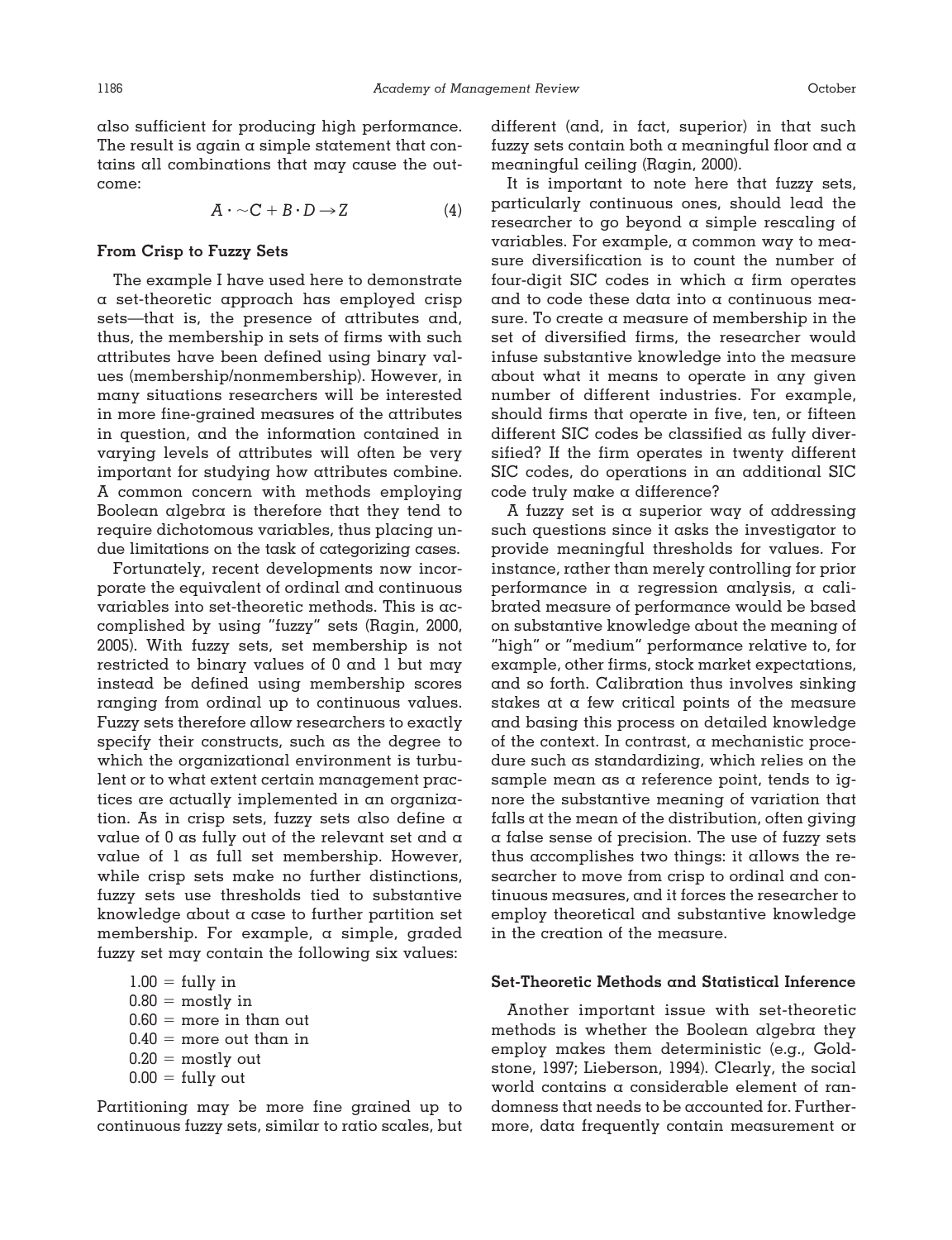coding errors, resulting in further noise. An essential question, therefore, is how set-theoretic methods can account for the randomness and error of a stochastic world. Fortunately, settheoretic methods have been modified to incorporate probabilistic criteria (e.g., Braumoeller & Goertz, 2000; Ragin 2000, 2005). For example, Ragin (2000) employed a *z*-test to compare the proportion of cases exhibiting a combination to a specified benchmark proportion. This benchmark proportion can be varied depending on the nature of the data and the strength of the statement tested. For example, one might use a benchmark proportion of .90, suggesting that 90 percent of the cases with a specific combination need to exhibit the outcome for the combination to pass the significance test.

To illustrate the use of such probabilistic criteria, consider again the previous example about combinations of attributes that lead to high performance. After examining empirical data, we might find that out of 120 firms that show the combination  $A \cdot \mathord{\sim} C$  (an efficient production system and no heterogeneous environment), 115 do exhibit high performance. The observed proportion is therefore  $115/120 = 0.958$ . Can we be confident that this observed proportion is significantly higher than our benchmark proportion of .90? A simple *z*-test can answer this question. With an observed proportion of .958, a benchmark proportion of .90, and an *N* of 120, we can calculate a *z*-value of 1.966. Using a significance level of .05 and a one-tailed test, we find that this *z*-value exceeds the critical *z*-value of 1.65, confirming our assumption that at least 90 percent of all firms that show the combination  $\bar{A}$   $\cdot$   $\sim$ C also exhibit high performance. $^2$  While this example uses standard binary sets, the same logic also applies to fuzzy sets. The main difference is that fuzzy sets are more finely calibrated and therefore posit more stringent requirements in terms of the consistency with the statement in question.

A second issue with set-theoretic methods relates to the selection of cases—specifically, whether set-theoretic methods select on the dependent variable. This is an important question that deserves an answer, since it is less of a problem than commonly assumed. Selecting on the dependent variable has been justly criticized since it often introduces a bias that will attenuate causal estimates (Geddes, 1990; King, Keohane, & Verba, 1994). Clearly, some variation in the dependent variable is necessary to determine causes that lead to success and failure, and for most studies the sample of cases to be examined should be drawn using selection rules that are not correlated with the dependent variable and that lead to some variation in both the predictor variable and the outcome (Shadish, Cook, & Campbell, 2002). However, once the sample has been identified, selection on the dependent variable during the analysis is perfectly admissible to evaluate necessary conditions (Dion, 1998; Most & Starr, 1989). In fact, analysis of necessary conditions must only focus on cases showing the outcome; cases where the outcome is not present are irrelevant, and including them would provide incorrect results for hypothesis tests (Braumoeller & Goertz, 2000).

Selecting on the dependent variable becomes a greater concern in the analysis of sufficient conditions, but there are several ways to address it. I have already mentioned the use of standard procedures to draw the original sample, thereby establishing variation in the dependent variable. This variation can be employed in a simple counterfactual analysis that compares whether conditions presumed to be sufficient are also present when the outcome is not observed. $3$  For example, if the analysis suggests that the combination  $B \cdot D$  (rapid product innovation and hierarchical control structures) is sufficient for high performance, then an examination of cases that do not exhibit high performance should equally show no cases with the  $combination B \cdot D$ .

Variation in the dependent variable furthermore can be employed to examine what conditions are necessary or sufficient for the *absence* of the outcome. This could be done using simple negation of the outcome variable, or the analysis can be further refined, particularly with the use of fuzzy sets. For example, one might examine factors leading to the absence of high per-

 $2$  In small-*N* situations where *N* is less than 30, a binomial probability test can be used instead of a *z*-test. For a more extensive treatment of benchmarks and significance tests, see, for example, Braumoeller and Goertz (2000), Ragin (2000), and Ragin and Fiss (2007).

<sup>&</sup>lt;sup>3</sup> A more detailed discussion of counterfactual reasoning in comparative analysis can be found in Ragin and Sonnett (2005).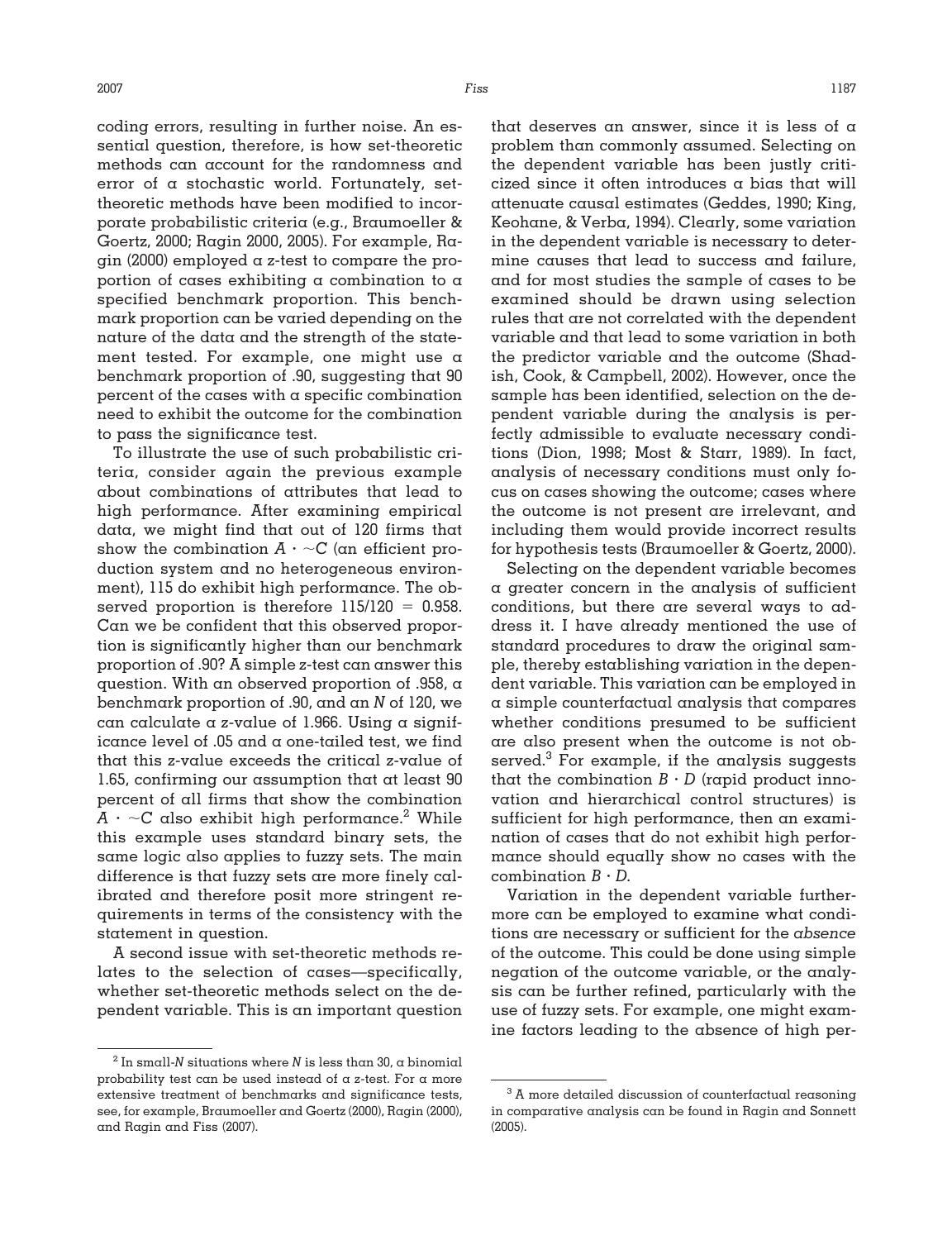formance (simple negation of the high-performance outcome), or one might create  $\alpha$  new fuzzy set for the presence of low performance. This transformed negative outcome would not simply be the inverse of high performance but, rather, might use quite different membership criteria based on substantive knowledge about what constitutes low performance. In combination, these approaches allow for a careful assessment of the factors that lead both to the presence and absence of the outcome in question, thereby addressing the selection issues.

A final issue that deserves mention relates to dealing with irrelevant or trivially necessary conditions. For example, while it is true that all armies require water and gravity to operate, such universals contribute little to causal explanations (Downs, 1989: 234; cf. also Braumoeller & Goertz, 2000). Trivially necessary conditions again highlight that necessity and sufficiency are not inherent in patterns of evidence but, instead, involve the imposition of theoretical and substantive knowledge in examining imperfect evidence. All analysis needs to be guided by such knowledge. In this regard, settheoretic methods face the same challenges of causal inference as all other methods that use nonexperimental data (cf. Shadish et al., 2002).

In many cases trivial conditions can easily be weeded out because they are obviously irrelevant, as was the case with gravity and water above. However, if questions remain about the trivialness of a specific condition, it is again useful to consider how the condition relates to variation in the outcome. A trivial condition can often be identified here because it does not vary regardless of the outcome. For the empirical assessment of trivialness, Braumoeller and Goertz (2000) have shown that a  $\chi^2$  test of homogeneity can be used to assess whether there are significant differences in the distribution of cases across the present/absent cells for causes and outcomes. The results of these authors confirm that trivialness is usually not an issue, further suggesting that the analysis of necessary conditions holds considerable promise for empirical research.

### **Set-Theoretic Methods and Equifinality**

Another major strength of set-theoretic methods is that they offer an attractive way of examining equifinality. The concept of equifinality has received increasing attention for studying organizational configurations (Doty, Glick, & Huber, 1993; Eisenhardt, 1988; Galunic & Eisenhardt, 1994; Gresov & Drazin, 1997; Pennings, 1992), but the question of how to empirically examine equifinal outcomes is still largely unanswered. Gresov and Drazin (1997) were among the first to describe a process by which equifinality research may proceed, moving from identifying different forms of equifinality to matching those forms with the appropriate methodology. For the identification process, Gresov and Drazin recommend qualitative research, surveys, and factor analysis as ways of assessing the degree of consistency or conflict among the different functional demands an organization faces. After gathering this information about the cases, the researcher can classify equifinal configurations using categories, scales, or deviation from profiles.

However, there are considerable challenges for both qualitative, case-oriented research and quantitative, variable-oriented methods for assessing equifinality, since these methods tend to either quickly exhaust the levels of complexity they can process or tend to leave the actual processes by which equifinality emerges relatively unexamined, particularly if more than two variables combine to create equifinal outcomes. Set-theoretic methods are able to overcome both these limitations and, thus, are well suited for examining equifinality. First, such methods allow the researcher to examine extensive numbers of different combinations of elements and detect the underlying commonalities of configurations that lead to a certain outcome. Second, set-theoretic methods allow a detailed assessment of causality, enabling the researcher to strip away elements that are not causally involved with the outcome.

Set-theoretic methods furthermore extend the analysis of equifinality by offering a technique for examining the relative importance of each path. Ragin (2006) refers to this relative importance as *coverage*—that is, the proportion of instances of the outcome that exhibit a certain causal combination or path. For example, while it may be true that the combinations  $A \cdot \mathord{\sim} \texttt{C}$  and *B* - *D* are both equifinal in that both lead to high performance, the number of cases showing each combination and, thus, the importance of each path may be quite different. Using simple calculations, it is possible to further partition path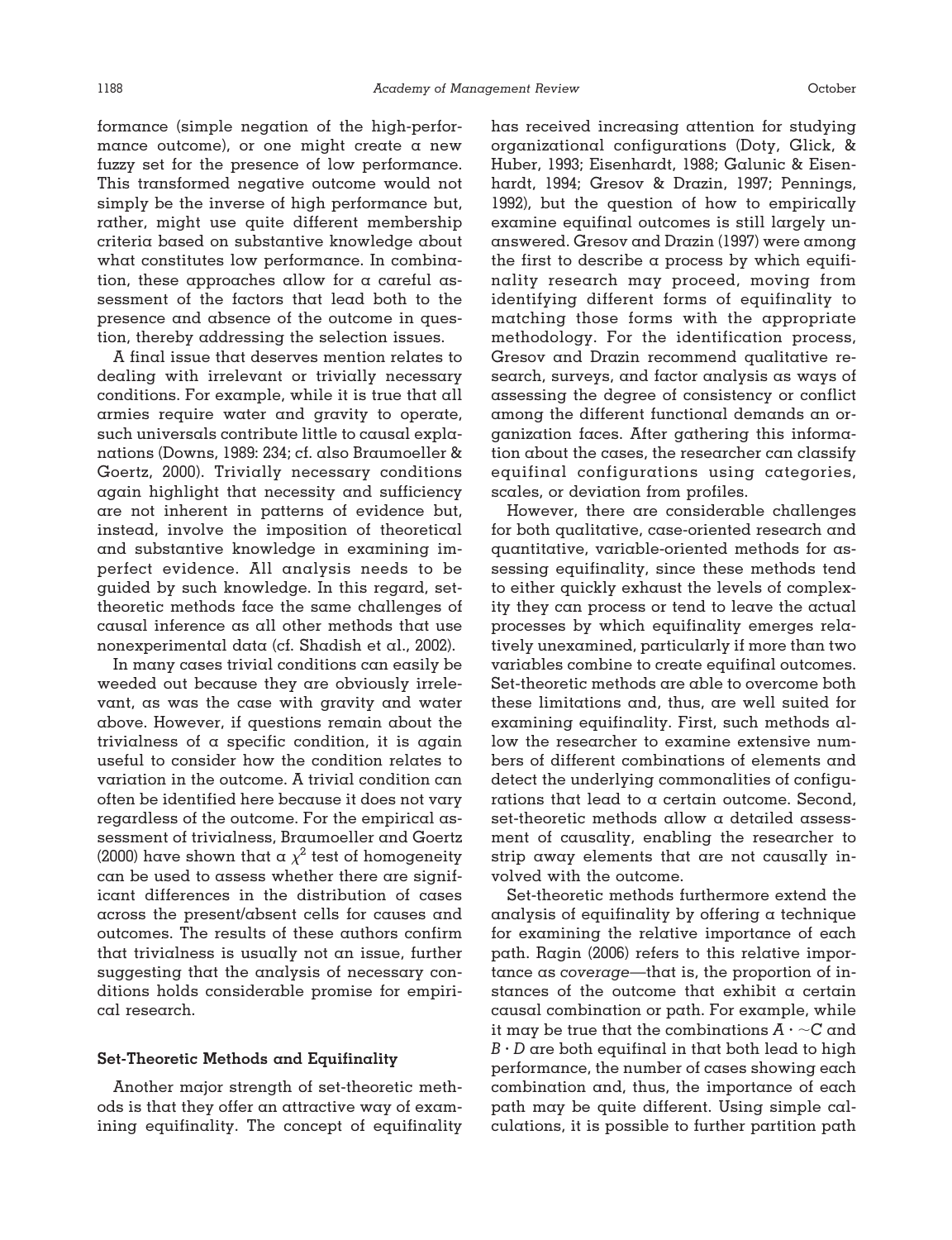coverage in a manner that is roughly equivalent to partitioning explained variation in a conventional regression model (Ragin, 2006). Just as a factor may be statistically significant but its explained  $R^2$  may be very small, a characteristic or combination of characteristics may be sufficient to lead to the outcome, but its unique coverage may be very low since only few cases exhibit this path to the outcome. Measuring coverage thus allows for a very fine-grained analysis of equifinality by giving the researcher insights into the relative importance and unique contribution of different causal combinations.

## **Limited Diversity in Organizational Configurations**

Strategy researchers have frequently pointed out that not all possible configurations are realized and that certain organizational elements show a tendency to appear together (Meyer et al., 1993; Miller, 1986; Mintzberg, 1980). In other words, within the multidimensional property space of organizational design features, there are certain cells that tend to be more crowded and certain cells that are empty. As I have mentioned, this phenomenon is known in settheoretic research as limited diversity, defined as a situation where one or more of the logically possible combinations of causal conditions specified in the analysis do not exist empirically (Ragin, 1987, 2000).

While it is desirable to describe combinations of attributes that cover a large proportion of the target population of organizations (Miller & Friesen, 1984), it is also instructive to understand what combinations do not occur.<sup>4</sup> Recently, Inkpen and Choudhury (1995) pointed out that most of the research on strategy has neglected to examine cases of strategic absence—that is, those situations where strategy is expected but not observed. Examining the limited diversity of organizational configuration can likewise help the researcher understand not only whether a certain configuration is absent but also *which* configurations are absent. Thus, if it is possible to detect clear and robust patterns of absence within the property space of organizational design features, such patterns may offer insights by making explicit the otherwise implicit and widely shared assumptions about what design elements should or should not go together.

Moving beyond empirically observable instances of organizational configurations is also important because it allows us to shift the focus from the descriptive realm to the question of how to design better configurations. Here, insights from studying limited diversity of configurations may be helpful in at least two ways. First, such insights may allow us to build robustness and redundancy into organizational designs. If it is possible to identify more than one sufficient combination of design features that leads to high performance, then knowledge about different paths to an outcome can be used to construct a superior configuration that may be more robust to changes in the environment. Thus, set-theoretic methods may allow the design of configurations that offer robustness of essential systems while minimizing the use of resources.

Second, once we know what design elements are necessary or sufficient to attain the outcome in question, studying limited diversity will allow us to identify additional design combinations that may extend or improve existing configurations. One might conceive of existing combinations as being close to peaks in a rugged performance landscape (Gavetti & Levinthal, 2000), but not necessarily at the apex of such peaks. A localized search for additional configurations may then capitalize on knowledge about existing, workable configurations and nonexisting but perhaps promising design extensions of such configurations, particularly since the highest peaks in a rugged landscape tend to be located rather close to one another (Kauffman, 1993; Levinthal & Warglien, 1999). Studying limited diversity thus offers new insights into a configurational approach because it provides a novel strategy for learning about property spaces and the relationships among different design elements.

<sup>4</sup> Some of the combinations that do not occur may involve configurations that are somehow unfeasible, logically impossible, or that simply fail to show empirical instances. One needs to keep in mind that the number of possible configurations grows exponentially with the number of attributes examined and that a lack of empirical instances may simply be due to an overabundance of cells within the property space. For a more extensive discussion of limited diversity, see Ragin (1987, 2000) and Ragin and Sonnett  $(2005)$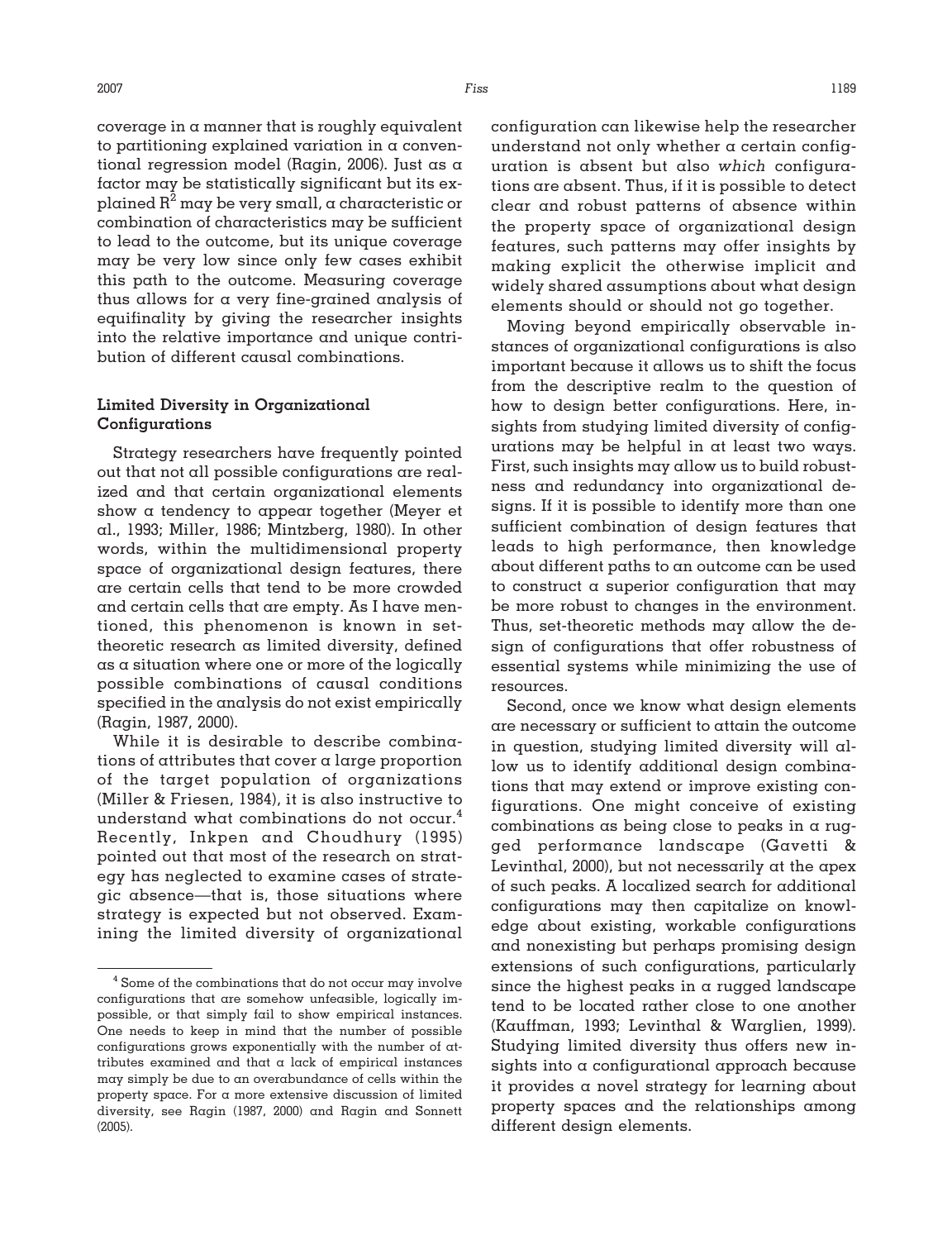#### **Set-Theoretic Methods and Theory Building**

While the assumptions of configurational theory require methods that can better assess complex, nonlinear, and synergistic effects, such methods can, in turn, also provide new insights into configurational theory in particular and the theory of organizations more generally. I have already pointed out how knowledge about design configurations may help us identify promising organizational designs. However, settheoretic methods may also affect theory on a deeper level by not only offering a way to analyze causal relationships but by providing  $\alpha$  language for expressing such relationships as well. The methods I have described here use  $\alpha$  language that is "half-verbal-conceptual and halfmathematical-analytical" (Ragin, 2000: 4). This language is particularly suitable for combining the verbal expression of abstract concepts with the analytical rigor of logical relationships, something that is often amiss in current theory building (Sutton & Staw, 1995).

Much of our language for describing relationships tends to be correlational. However, statements about correlational relationships are different from statements about causal relationships. Statements about correlations are symmetrical, but statements about causal relations are asymmetrical. For example, consider the following statement: "Diversification will be negatively related to firm risk." As a correlational claim, it follows that firm risk is also negatively correlated with diversification. However, the *causal* relationship is directional and one way: diversification decreases firm risk, not the other way around.

Furthermore, correlational statements cannot account for necessity and sufficiency, two crucial concepts for understanding causality. For example, consider the central tenet of structural contingency theory—that organizational effectiveness depends on the fit between the organization and its environment. As Galunic and Eisenhardt put it, "The better the fit between structural components and contingent factors, the greater the viability and performance of the organization" (1994: 216). This is a concise and intuitively appealing statement. As a correlational claim, it is usually understood that this statement will apply while holding other relevant factors constant. The prediction is that if fit between structural components and, for example, the environment is relatively low, performance will tend to be low, whereas if fit is relatively high, performance will also be high.

However, in terms of causal relationships, we may assume that more than just fit is necessary for high performance. We may find a number of firms that structurally show good fit with the environment but do not exhibit higher performance, perhaps because of a lack of resources or incompetent management. If that is the case, we may conclude that fit is a necessary but not sufficient condition for higher performance, since without it high performance cannot be achieved, but fit by itself is not enough to guarantee high performance.

Yet we may find a number of firms that score high on the performance measure but not high on the fit measure. This may be the case if some firms can compensate for their bad fit by some other means, such as lucrative patents or a particularly committed workforce. If we find a considerable number of such firms, we may conclude that fit is sufficient but not necessary for higher performance, since there seems to be other ways of achieving such performance.

Both kinds of cases I have described are inconsistent with a correlational relationship, and we thus account for them by controlling for other characteristics. In some situations where there are a large number of inconsistent cases, we may "correct" for such heteroskedasticity by using statistical procedures. However, instead of treating such cases as a methodological nuisance, we may also consider how they can help us learn about the causal relationship between the characteristics in question. In fact, both kinds of cases I have described are perfectly consistent with a set-theoretic point of view. Thinking of firms as cases that have membership in different causal conditions therefore forces us to consider whether these conditions are necessary, sufficient, or perhaps neither. Since necessity and sufficiency are two of the basic building blocks of causal relationships, better incorporating them into theory building presents a step toward building theories that can account for complex causal relationships.

## **Implications for Other Fields of Management Research**

I have focused here mainly on contributing to research on organizational configurations, but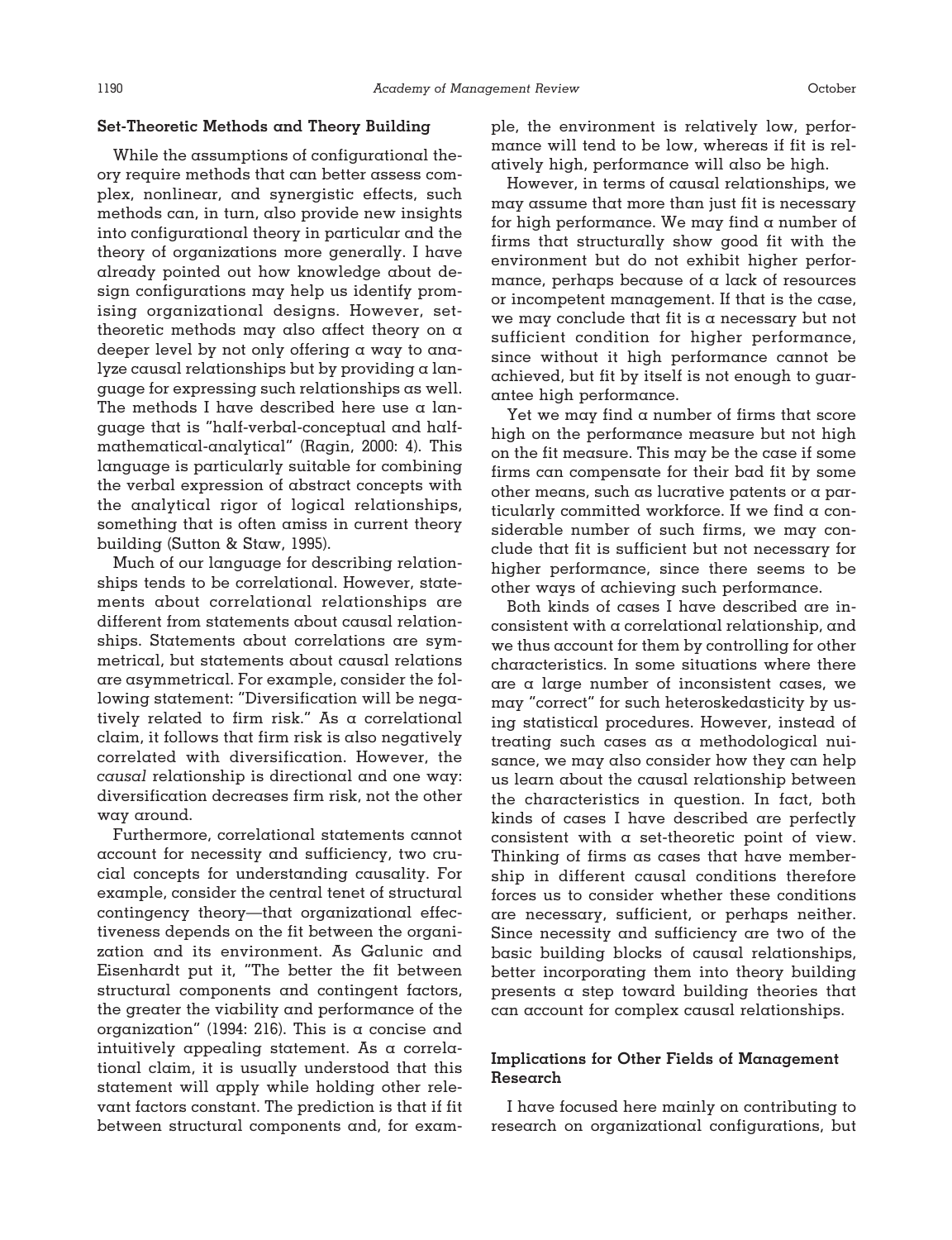the implications of set-theoretic methods clearly extend well beyond this domain. For example, economists and strategy researchers such as Milgrom and Roberts (1990, 1995), Miller (1990), Porter (1996), and Siggelkow (2001, 2002) suggest that complementarities between a firm's strategy and structure are essential for achieving high performance. Milgrom and Roberts define activities as complements if "doing (more of) any one of them increases the returns of doing (more of) the others" (1995: 181). They argue that the clustering of characteristics found in technologically advanced manufacturing firms, which often encompasses marketing, production, engineering, and organization, is the result of  $\alpha$  coherent business strategy that exploits complementarities and that this is due to identifiable changes in technology and demand. Furthermore, complementarities make it profitable for a firm that adopts some characteristics to adopt more. For example, greater flexibility of the production equipment makes increasing the breadth of the product line more attractive, and vice versa (Jaikumar, 1986, 1989).

In empirical studies researchers have observed complementarities for flexible automation and organizational variables in the manufacturing industry (Parthasarthy & Sethi, 1993), in organizational innovations (Whittington et al., 1999), and in entire organizational systems (Porter, 1996; Siggelkow, 2001). However, complementarities theory has had its greatest impact in the field of human resource management (e.g., Delaney & Huselid, 1996; Huselid, 1995; Ichniowski, Shaw, & Prennushi, 1997; MacDuffie, 1995), and the search for the best configurations of HRM practices that lead to high performance has arguably become the dominant research issue of that field (Guest, 1997: 263).<sup>5</sup>

In surveying the empirical literature on complementarities, Porter and Siggelkow (2007) suggest that prior research has proceeded mainly by comparing the performance implications of adopting a single activity versus adopting sets of activities. However, many empirical questions remain, and the econometric issues involved in assessing complementarities are considerable (Athey & Stern, 1998). To identify complementary practices, researchers have employed methods similar to research on organizational configurations, including cluster analysis (e.g., Arthur, 1992, 1994; MacDuffie, 1995), factor analysis (e.g., Huselid, 1995; MacDuffie, 1995; Wood & de Menezes, 1998), and examining the degree of correlations among various practices (Whittington et al., 1999). Most researchers then use regression analysis to test the relationship between sets of practices and performance, although some researchers have proposed simultaneous equation models (Athey & Stern, 1998) or testing whether interaction effects are constant over entire samples by splitting them into groups (Porter & Siggelkow, 2007).

It would therefore seem that problems of empirical testing in the literature on complementarities are quite similar to those in the study of organizational configurations, and set-theoretic methods may likewise offer an attractive way of empirically studying complementarities and substitution effects. Applying these methods would allow researchers to directly address such questions as which activities may be successfully removed without harming performance while also taking into account issues of limited diversity that have so far plagued empirical research on practice adoption (Athey & Stern, 1998). A first step in this direction is offered by Kogut, MacDuffie, and Ragin (2004), suggesting that this is indeed a fruitful avenue for future research.

A set-theoretic approach may also contribute to the emergent literature on organizational complexity (e.g., Anderson, 1999; Levinthal, 1997; Levinthal & Warglien, 1999; Rivkin, 2000; Rivkin & Siggelkow, 2003). For example, in studies employing complexity theory, researchers tend to see organizations as dynamic, nonlinear systems, explicitly focusing on connections and the interaction of variables in creating outcomes (Anderson, 1999). The agent-based simulations often used in this literature examine the effects of multiple interactions to identify interdependencies and nonlinear effects. Such concerns resonate well with a set-theoretic approach, and some researchers have already begun to apply a fuzzy set approach to complex systems (e.g., Morel & Ramanujam, 1999).

Similarly, the search for robust designs that has informed complexity theory (e.g., Levinthal & Warglien, 1999) is very compatible with the concept of limited diversity. In addition, the use of set-theoretic methods may offer complexity

<sup>5</sup> For overviews of this literature, see Guest (1997) or Wood (1999).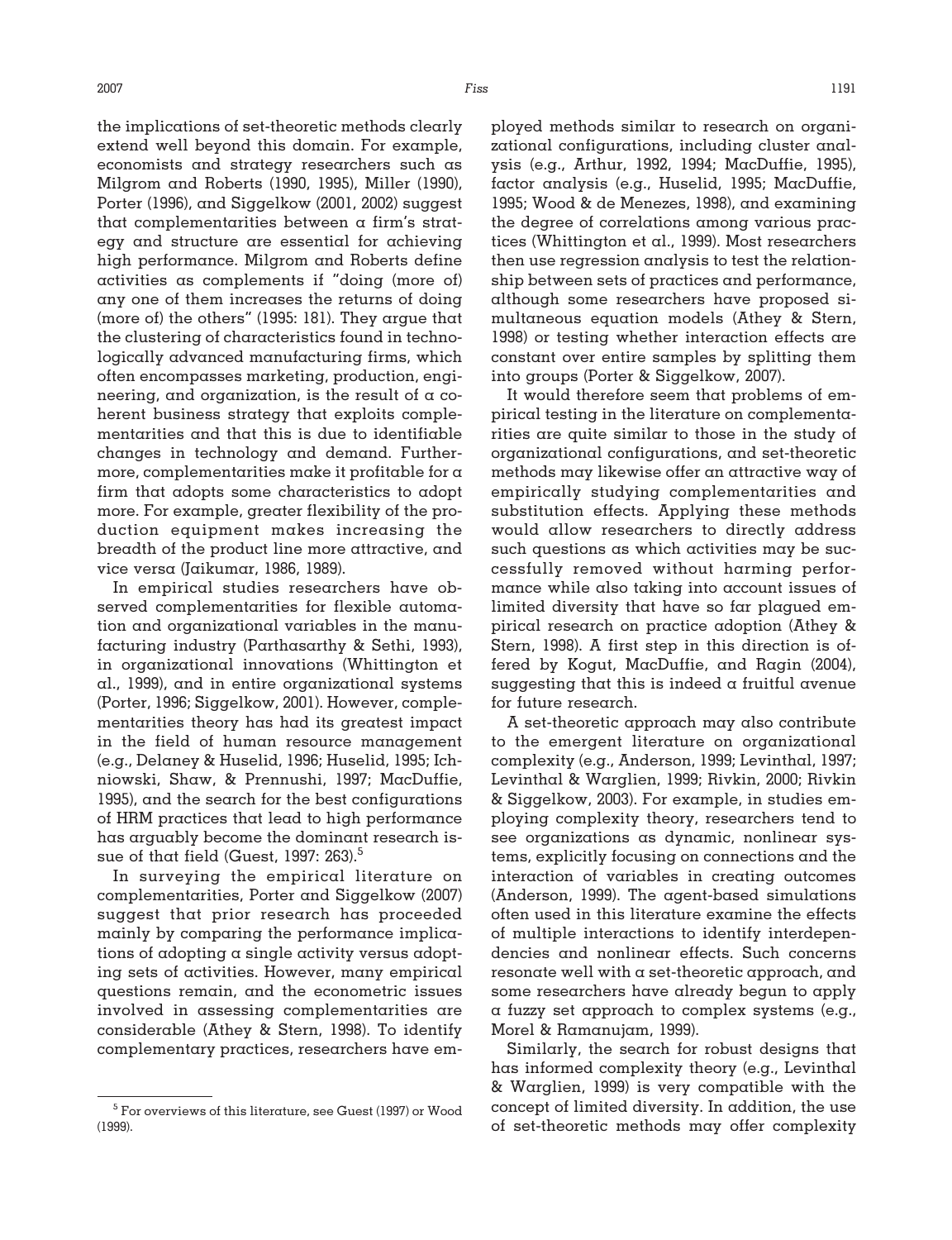researchers a different way of examining interactions. While computer simulations have the advantage of allowing the manipulation of multiple interdependencies, they are often more difficult to assess than traditional models, and the use of multiple parameters that are subtly interrelated can make meaningful interpretation quite difficult (Axtell, Axelrod, Epstein, & Cohen, 1996; Cohen, 1999; Morel & Ramanujam, 1999). As Porter and Siggelkow (2007) suggest, agentbased models furthermore focus on different degrees of connectedness rather than different types of connections, and interactions are determined stochastically via random values, making the examination of specific interactions problematic. In such situations set-theoretic methods may provide an intermediate approach between simulation and conventional linear models and may allow researchers to examine complex, nonlinear relations while using empirical data.

Set-theoretic methods may also add to research in the tradition of the resource-based view (RBV; e.g., Barney, 1991, 1996; Conner, 1991; Dierickx & Cool, 1989; Peteraf, 1993; Wernerfelt, 1984). As pointed out by Black and Boal (1994), in most prior work within the RBV, researchers have evaluated resources from a stand-alone viewpoint, paying little attention to how the value of resources depends on the presence of other resources.

Yet resources typically do not stand alone but, instead, are "nested in and configured with one another and the nature of relationships between them" (Black & Boal, 1994: 132). While the idea of "resource bundles" has been recognized by RBV theorists (Barney & Zajac, 1994; Dierickx & Cool, 1989; Galunic & Rodan, 1998), it has largely been ignored in empirical studies. However, competitive advantage may frequently depend on interactions among resources. As an example of such a situation, consider the automation study of Parthasarthy and Sethi (1993), which showed that only the combination of speed and scope flexibility led to higher performance; by themselves, neither speed nor scope had a significant effect.

Such conditions, where two or more resource factors are necessary but not sufficient, are more likely the rule than the exception in firms, thus calling for an approach that can effectively address causal combinations. Furthermore, resource bundles may themselves combine with other resource bundles to form configurations at higher levels, perhaps allowing for substitution of one combination for another. Within the RBV, conceptual attempts to capture such complex interactions have so far relied on network theory (Black & Boal, 1994) or a modular view of the firm that examines the likelihood of different resource combinations (Galunic & Rodan, 1998). A settheoretic approach may contribute to the RBV by offering both a conceptual framework and an empirical methodology for analyzing how resources combine to form bundles and how these bundles affect firm performance.

Configurational approaches also need not be restricted to the organization level. Meyer et al. (1993) suggest a number of applications for configurational approaches at the individual and group levels, but configurations and complementarities are also of importance at the industry and national levels. For example, the idea of coherence among different societal institutions, such as labor relations, education and training systems, and corporate governance practices, has informed a number of works on national economic systems (Hall & Gingerich, 2004; Hall & Soskice, 2001; Streeck, 1992). Authors of this literature have argued that complementarities among elements of national economic systems contribute to comparative institutional advantage. For example, in the Japanese *keiretsu* system, complementarities among lifetime employment, corporate organization, and interfirm relations lead to higher capacities for rapid cross-sector technology transfer (Aoki, 1994; Hall & Soskice, 2001).

Empirical research on institutional complementarities has tended to rely on case studies or smaller samples of countries (e.g., Albert, 1993; Hollingsworth & Boyer, 1997; Whitley, 1999), and the empirical testing of larger samples is only beginning to emerge (e.g., Amable, 2000; Hall & Gingerich, 2004). Still, this stream of research faces very similar methodological issues in examining configurations of institutions, and early work by Guillén (1994), as well as more recent work by Kogut and Ragin (2006), suggests that set-theoretic methods may be successfully used to study complementarities at this macroeconomic level.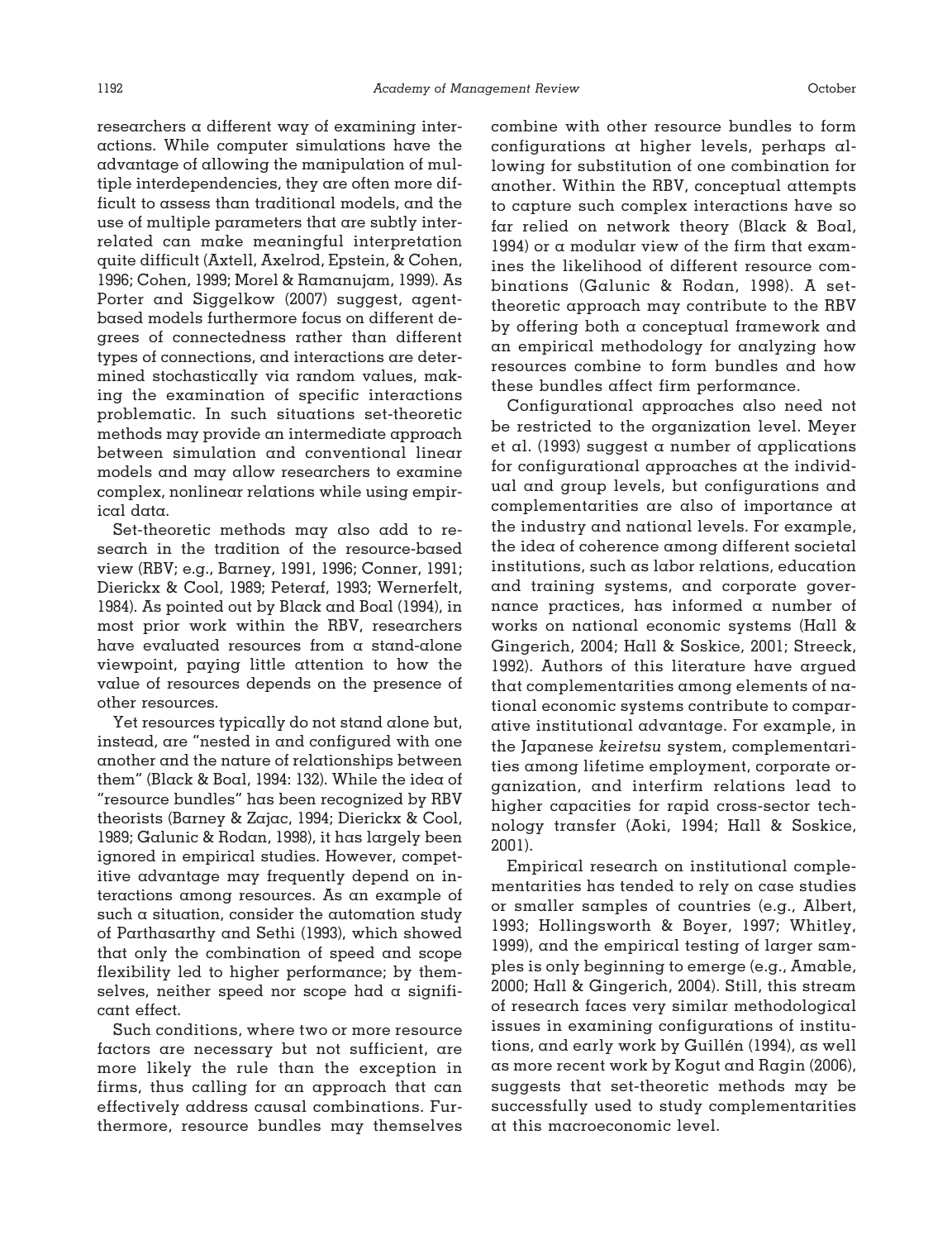### **An Example of Applying Set-Theoretic Methods**

To demonstrate the potential payoffs of settheoretic methods, I now further consider some of the practical issues involved in applying them to the study of organizational configurations. In a first step the researcher would identify an appropriate area to examine configurations. For example, HRM provides an attractive empirical context here. It is by now widely recognized that an organization's HRM systems are of critical strategic importance (e.g., Baron & Kreps, 1999; Hambrick & Snow, 1989; Hamel & Prahalad, 1985; Pfeffer, 1994; Wright & McMahan, 1992), and configurational approaches have figured prominently in assessing how HRM practices affect organizational performance (e.g., Arthur, 1994; Delery & Doty, 1996; Doty et al., 1993; Ichniowski et al., 1997; MacDuffie, 1995). HRM practices are furthermore attractive because they allow for a multilevel examination of configurations. As pointed out by Wood (1999), configurations can be examined in terms of how HRM practices relate to each other, how systems of HRM practices relate to other organizational systems, and how HRM and other systems relate to the environment. This permits  $\alpha$  rich analysis of configurations and their effects on substantively important outcomes such as performance.

A set-theoretic analysis will often proceed as follows. $6$  After developing the theoretical framework for the study and deciding which variables may best measure the theoretical constructs, the researcher will recode these variables into sets. For many variables, binary sets will be appropriate. For example, for some HRM practices, such as job rotation or profit sharing, it may be sufficient to code the practices as present or absent (e.g., Ichniowski et al., 1997). Other variables will be more complex, and binary coding may be too limiting. For example, membership in the set of high-performing organizations could be measured in a number of different ways, requiring more continuous coding, including productivity, quality, labor turnover, and customer satisfaction, as well as various measures of financial performance and profitability. For these variables fuzzy sets should be used, with different levels of set membership connected to meaningful thresholds based on substantive knowledge.

As pointed out by Ragin (2000), it is important to remember in this context that variables cannot be mechanistically translated into fuzzy sets because they usually do not refer to sets. For instance, productivity variables such as production line uptime (Ichniowski et al., 1997) or hours required to build a vehicle (MacDuffie, 1995) may be used to create sets, but they are not yet sets. In each instance the coding of set membership levels should be tied to substantive meaning of high performance. Typically, this will lead the researcher to define variation above or below a certain threshold value as irrelevant. For example, regarding the set of organizations with a high return on equity, all organizations that score below a certain value may be assigned a membership score of zero, since all of these organizations are fully out of the set. Conversely, all organizations that show returns above a certain threshold may be assigned scores of one, signaling full membership in the set. For  $\alpha$  continuous variable such as return on equity, decisions about full membership and nonmembership will involve an assessment of what levels of return on equity are generally considered high and not high, and these assessments may differ by country or industry. Furthermore, intermediate values that indicate partial membership scores can likewise be tied to substantive knowledge, perhaps using ratios of what is considered high performance or—where such knowledge is not available or applicable—more sample-dependent values such as mean or median performance.

Once the data have been coded into sets, they can be analyzed using software packages, such as fs/QCA.<sup>7</sup> In a first step the researcher will examine the data for combinations of attributes necessary to obtain the outcome in question. For example, the researcher might discover that a high level of automation, a low product age, and the absence of diseconomies of scale are all

 $6$  When employing a new methodology, it is often appropriate to contrast its results with those obtained using conventional methods. After identifying an appropriate data set of HRM practices, the researcher may therefore decide to conduct a reanalysis of the original data to replicate previous findings. This has the advantage of establishing a benchmark against which set-theoretic methods can be measured, while also familiarizing the researcher with the specific issues and limitations of the data in question.

<sup>7</sup> The QCA and fs/QCA software packages and manuals can be downloaded at http://www.fsqca.com.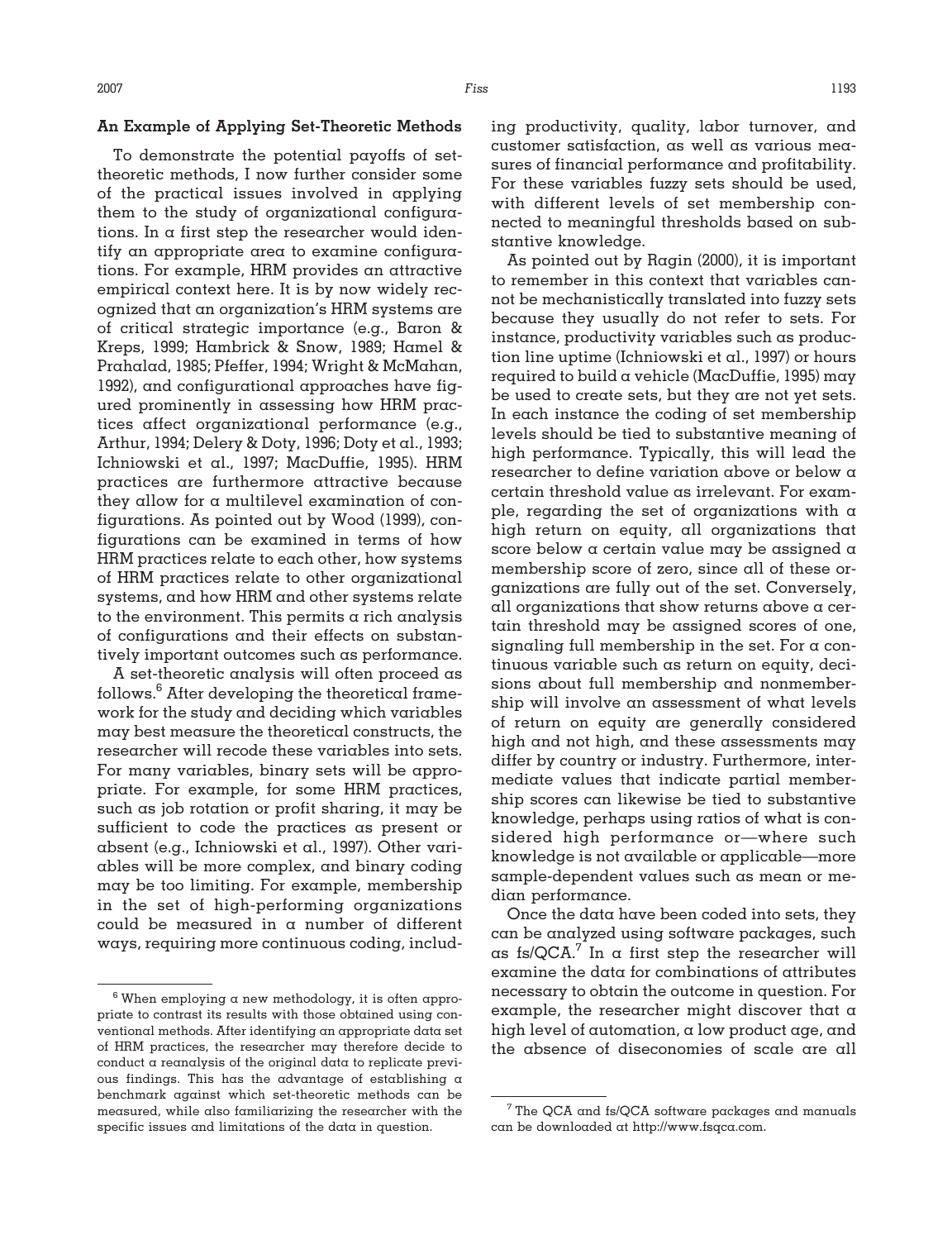necessary conditions for achieving high productivity, as found by Kogut et al. (2004) in their reanalysis of MacDuffie's (1995) data on car assembly plants. Determining such necessary conditions is an interactive process that will usually involve robustness checks to determine how calibration of the measures may affect the findings.

In a second step the data can be analyzed as to which combinations of attributes are sufficient to obtain the outcome. In this regard Kogut et al. (2004) found that there was no one single configuration of production characteristics that was sufficient for high performance but, rather, that there were three different constellations of the HRM system, the shop floor organization, and the management of buffers between work activities that resulted in high levels of performance. In comparing the performance means of productivity and quality for these configurations, Kogut et al. (2004) were also able to show that, while there was overall equifinality, these configurations exhibited different strengths regarding productivity and quality. In sum, the use of settheoretic methods allowed these researchers to conduct a detailed assessment of how causes combined to produce high performance in work systems, resulting in findings that were consistent with MacDuffie's (1995) findings but that further allowed a more refined understanding of interactions among factors that would not have been achieved with the use of conventional interaction effects.

Instead of conducting a full analysis of necessary and sufficient conditions using the probabilistic criteria described above, the researcher may also decide to combine settheoretic methods with other conventional statistical procedures, as done by Roscigno and Hodson (2004). For example, the researcher may use set-theoretic analysis to identify configurations and then test the relationship between these configurations and performance using *t*-tests or OLS. This approach is structurally similar to previous research on configurations combining cluster analysis with ANOVA or regression analysis but is superior by offering a more robust approach for identifying and testing causal combinations and their effect on the outcome in question.

## **CONCLUSION**

While the study of organizational configurations holds considerable promise for organization theory and strategy, it is currently impeded by a discrepancy between theory and methods. To overcome this discrepancy, I have proposed the use of set-theoretic methods to examine how different organizational elements combine rather than compete to produce an outcome. I have only been able to provide a very brief sketch of these methods, but it appears evident that a set-theoretical approach is much more closely aligned with the theoretical thrust of configurational theory, which stresses the existence of effects that are not simply linear, additive, and unifinal. Set-theoretic methods offer a rigorous and nuanced way of assessing the complex ways in which causes combine to create outcomes, and these methods also show promise for a variety of research fields beyond the theory of organizational configurations.

Regarding the field of strategy in particular,  $\alpha$ set-theoretic approach is also important because it brings us closer to understanding the realities of strategizing. While causal complexity may in fact be the most common form of causality facing a firm's decision makers, it is still not sufficiently addressed in empirical strategy research. There is a clear need to move beyond simple contingency approaches, since most firms face multiple contingencies, such as strategy, structure, leadership, and technology, with significant interdependencies among these contingencies (Burton & Obel, 2004; Galunic & Eisenhardt, 1994). Furthermore, these multiple contingencies may present the firm with contradictory requirements for strategy and structure (Miller, 1992). The resulting questions about trade-offs between multiple and differing demands are arguably at the core of strategy research and have led researchers to call for a new methodology that takes into account configurational patterns, equifinality, and multiple contingencies (Drazin & Van de Ven, 1985; Galunic & Eisenhardt, 1994; Greckhamer, Misangyi, Elms, & Lacey, in press). Set-theoretic methods not only fit this demand but have the added benefit of allowing the analysis of small-*N* situations—that is, situations where the number of cases is too large for traditional qualitative analysis and too small for many conventional statistical analyses (e.g., between ten and fifty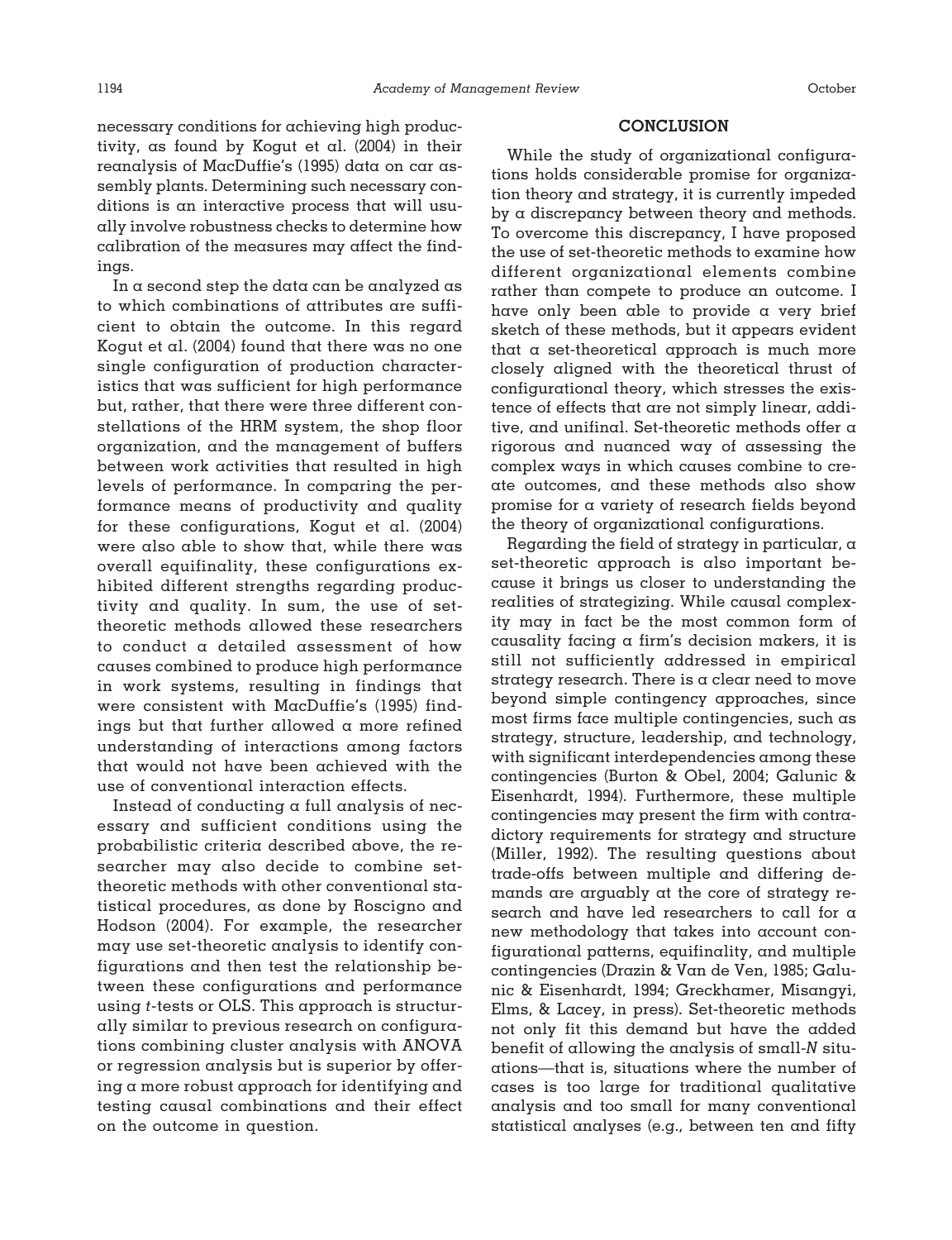cases). Because of its comparative approach, the analysis of such small-*N* situations presents one of the strengths of  $\alpha$  set-theoretic approach (e.g., Lacey, 2001; Ragin, 1994, 2000).

Set-theoretic methods may furthermore contribute to management research by focusing explicitly on localizing causal complexity. This aspect is especially significant for the domain of business policy. Set-theoretic approaches are particularly adept at identifying localized effects. Rather than estimating the relative importance of different strategies across all cases, set-theoretic methods allow us to better examine which strategies make sense for which kinds of firm. By contextualizing effects, it becomes easier to go beyond global and typically vague statements about effects, and the identification of different paths rather than a single path offers more opportunities for policy intervention (Ragin & Fiss, 2007). Again, a set-theoretic approach can guide both theory and empirical investigation in this regard, thus offering an improved understanding of the nature and effect of complex configurations.

#### **REFERENCES**

- Albert, M. 1993. *Capitalism against capitalism.* London: Whurr.
- Amable, B. 2000. Institutional complementarity and diversity of social systems of innovation and production. *Review of International Political Economy,* 7: 645– 687.
- Amburgey, T. L., & Dacin, T. M. 1994. As the left foot follows the right? The dynamics of strategic and structural change. *Academy of Management Journal,* 37: 1427– 1452.
- Anderson, P. 1999. Complexity theory and organization science. *Organization Science,* 10: 216 –232.
- Aoki, M. 1994. The Japanese firm as a system of attributes. In M. Aoki & R. Dore (Eds.), *The Japanese firm: Sources of competitive strength:* 11– 40. Oxford: Oxford University Press.
- Arthur, J. B. 1992. The link between business strategy and industrial relations systems in American steel minimills. *Industrial and Labor Relations Review,* 45: 488 – 506.
- Arthur, J. B. 1994. Effects of human resource systems on manufacturing performance and turnover. *Academy of Management Journal,* 37: 670 – 687.
- Athey, S., & Stern, S. 1998. *An empirical framework for testing theories about complementarity in organizational design.* Working paper No. 6600, National Bureau of Economic Research, available at http://www.nber.org/ papers/w6600.
- Axtell, R., Axelrod, R., Epstein, J., & Cohen, M. 1996. Aligning
- Baker, D. D., & Cullen, J. B. 1993. Administrative reorganization and configurational context: The contingent effects of age, size, and change in size. *Academy of Management Journal,* 36: 1251–1277.
- Barney, J. B. 1991. Firm resources and sustained competitive advantage. *Journal of Management,* 17: 99 –120.
- Barney, J. B. 1996. The resource-based theory of the firm. *Organizational Science,* 7: 469 –502.
- Barney, J. B., & Hoskisson, R. E. 1990. Strategic groups: Untested assertions and research proposals. *Managerial and Decision Economics,* 11: 187–198.
- Barney, J. B., & Zajac, E. J. 1994. Competitive organizational behavior: Toward an organizationally-based theory of competitive advantage. *Strategic Management Journal,* 15(Winter Special Issue): 5–9.
- Baron, J. N., & Kreps, D. M. 1999. *Strategic human resources: Frameworks for General Managers.* New York: Wiley.
- Bensaou, M., & Venkatraman, N. 1995. Configurations of interorganizational relationships: A comparison between U.S. and Japanese automakers. *Management Science,* 41: 1471–1492.
- Black, J. A., & Boal, K. 1994. Strategic resources: Traits, configurations and paths to sustainable competitive advantage. *Strategic Management Journal,* 15: 131–148.
- Boswell, T., & Brown, C. 1999. The scope of general theory: Methods for liking inductive and deductive comparative history. *Sociological Methods and Research,* 28: 154 –185.
- Braumoeller, B. F., & Goertz, G. 2000. The methodology of necessary conditions. *American Journal of Political Science,* 44: 844 – 858.
- Burton, R. M., & Obel, B. 2004. *Strategic organizational diagnosis and design: The dynamics of fit* (3rd ed.). Dordrecht: Kluwer.
- Cohen, M. 1999. Commentary on the *Organization Science* special issue on complexity. *Organization Science,* 10: 373–376.
- Conner, K. R. 1991. A historical comparison of resourcebased theory and five schools of thought within industrial organization economics: Do we have a new theory of the firm? *Journal of Management,* 17: 121–154.
- Cool, K., & Schendel, D. E. 1987. Strategic group formation and performance: The case of the US pharmaceutical industry, 1963–1982. *Management Science,* 33: 1102–1124.
- Delaney, J. T., & Huselid, M. A. 1996. The impact of human resource management practices on perceptions of organizational performance. *Academy of Management Journal,* 39: 949 –969.
- Delery, J. E., & Doty, D. H. 1996. Modes of theorizing in strategic human resource management: Tests of universalistic, contingency, and configurational performance predictions. *Academy of Management Journal,* 39: 802– 835.
- Desarbo, W. S., Di Benedetto, C. A., Song, M., & Sinha, I. 2005. Revisiting the Miles and Snow strategic framework: Un-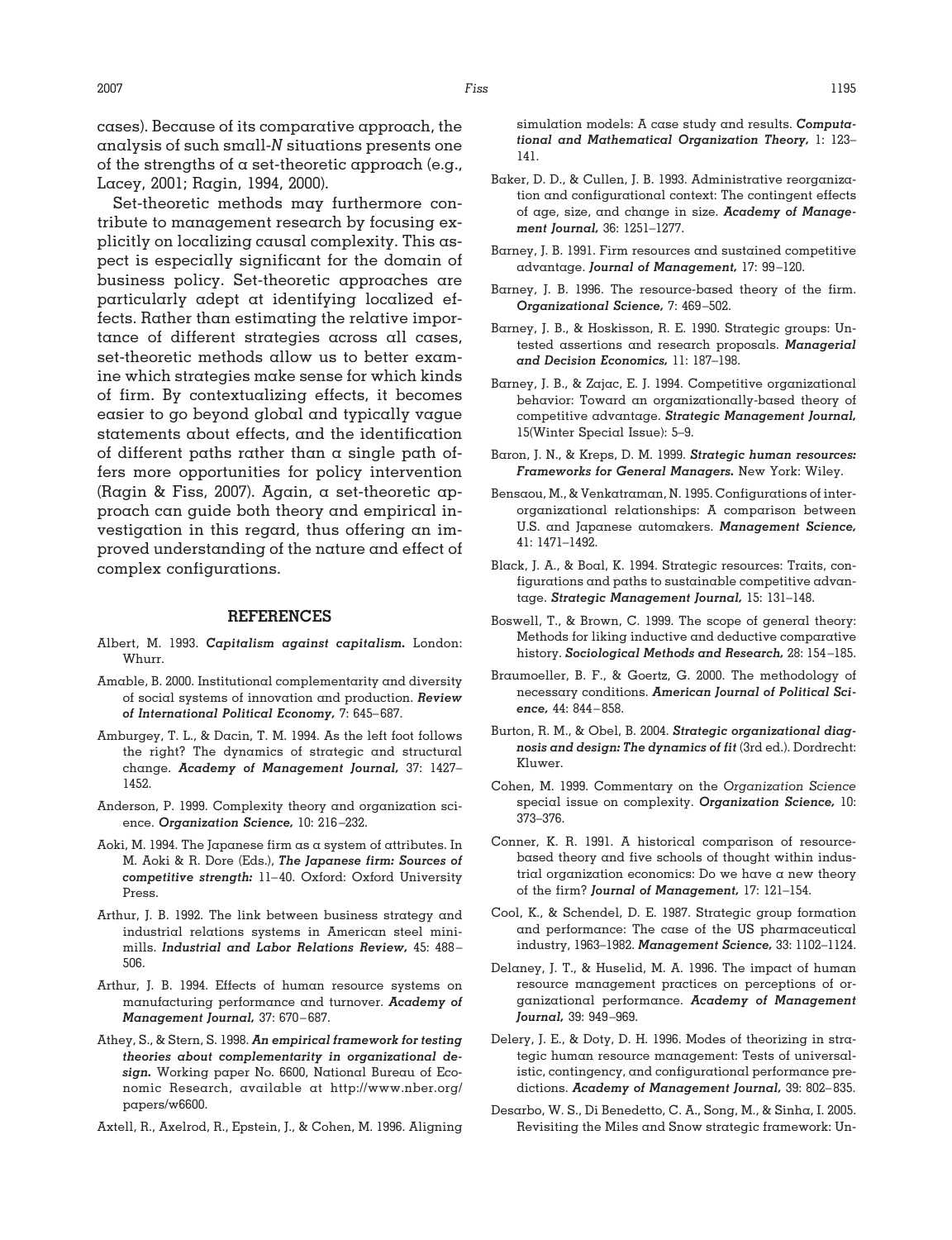- Dess, G. G., & Davis, P. S. 1984. Porter's (1980) generic strategies as determinants of strategic group membership and organizational performance. *Academy of Management Journal,* 27: 467– 488.
- Dess, G. G., Lumpkin, G. T., & Covin, J. G. 1997. Entrepreneurial strategy making and firm performance: Tests of contingency and configurational models. *Strategic Management Journal,* 18: 677– 695.
- Dierickx, I., & Cool, K. 1989. Asset stock accumulation and sustainability of competitive advantage. *Management Science,* 35: 1504 –1511.
- Dion, D. 1998. Evidence and inference in the comparative case study. *Comparative Politics,* 31(3): 127–145.
- Doty, D. H., & Glick, W. H. 1994. Typologies as a unique form of theory building: Toward improved understanding and modeling. *Academy of Management Review,* 19: 230 – 251.
- Doty, D. H., Glick, W. H., & Huber, G. P. 1993. Fit, equifinality, and organizational effectiveness: A test of two configurational theories. *Academy of Management Journal,* 36: 1196 –1250.
- Downs, G. W. 1989. The rational deterrence debate. *World Politics,* 41: 225–237.
- Drass, K., & Ragin, C. C. 1992. *QCA: Qualitative comparative analysis.* Evanston, IL: Institute for Policy Research, Northwestern University.
- Drass, K., & Ragin, C. C. 1999. *fs/QCA: Fuzzy set/qualitative comparative analysis.* Evanston, IL: Institute for Policy Research, Northwestern University.
- Drazin, R., & Van de Ven, A. H. 1985. Alternative forms of fit in contingency theory. *Administrative Science Quarterly,* 30: 514 –539.
- Dyas, G. P., & Thanheiser, H. T. 1976. *The emerging European enterprise: Strategy and structure in French and German industry.* Boulder, CO: Westview.
- Eisenhardt, K. D. 1988. Agency- and institutional-theory explanations: The case of retail sales compensation. *Academy of Management Journal,* 31: 488 –511.
- Ferguson, T. D., Deephouse, D. L., & Ferguson, W. L. 2000. Do strategic groups differ in reputation? *Strategic Management Journal,* 21: 1195–1214.
- Ferguson, T. D., & Ketchen, D. J. 1999. Organizational configurations and performance: The role of statistical power in extant research. *Strategic Management Journal,* 20: 385–395.
- Fiegenbaum, A., & Thomas, H. 1990. Strategic groups and performance: The U.S. insurance industry, 1970 – 84. *Strategic Management Journal,* 11: 197–215.
- Galunic, D. C., & Eisenhardt, K. M. 1994. Reviewing the strategy-structure-performance paradigm. *Research in Organizational Behavior,* 16: 215–255.
- Galunic, D. C., & Rodan, S. 1998. Resource combinations in the firm: Knowledge structures and the potential for

Schumpeterian innovation. *Strategic Management Journal,* 19: 1193–1201.

- Ganzach, Y. 1998. Nonlinearity, multicollinearity and the probability of type II error in detecting interaction. *Journal of Management,* 24: 615– 622.
- Gavetti, G., & Levinthal, D. 2000. Looking forward and looking backward: Cognitive and experiential search. *Administrative Science Quarterly,* 45: 113–137.
- Geddes, B. 1990. How the cases you choose affect the answer you get: Selection bias in comparative politics. *Political Analysis,* 2: 131–150.
- Goldstone, J. A. 1997. Methodological issues in comparative macrosociology. *Comparative Social Research,* 16: 121– 132.
- Greckhamer, T., Misangyi, V. F., Elms, H., & Lacey, R. In press. Using qualitative comparative analysis in strategic management research: An examination of combinations of industry, corporate, and business-unit effects. *Organizational Research Methods.*
- Gresov, C., & Drazin, R. 1997. Equifinality: Functional equivalence in organization design. *Academy of Management Review,* 22: 403– 428.
- Guest, D. E. 1997. Human resource management and performance: A review and research agenda. *International Journal of Human Resource Management,* 8: 263–276.
- Guille´n, M. F. 1994. *Models of management: Work, authority, and organization in a comparative perspective.* Chicago: University of Chicago Press.
- Gupta, A. K., & Govindarajan, V. 1993. Methodological issues in testing contingency theories: An assessment of alternative approaches. In Y. Ijiri (Ed.), *Creative and innovative approaches to the science of management:* 453– 471. Westport, CT: Quorum.
- Hall, P. A., & Gingerich, D. 2004. *Varieties of capitalism and institutional complementarities in the macroeconomy: An empirical analysis.* Discussion paper No. 04/5, Max-Planck-Institut für Gesellschaftsforschung, available at http://www.mpi-fg-koeln.mpg.de/pu/mpifg\_dp/dp04- 5.pdf.
- Hall, P. A., & Soskice, D. (Eds.). 2001. *Varieties of capitalism: The institutional foundations of competitive advantage.* Oxford: Oxford University Press.
- Hambrick, D. C. 1983. An empirical typology of mature industrial-product environments. *Academy of Management Journal,* 26: 213–230.
- Hambrick, D. C. 1984. Taxonomic approaches to studying strategy: Some conceptual and methodological issues. Journal of Management, 10: 27-41.
- Hambrick, D. C., & Snow, C. C. 1989. Strategic reward systems. In C. C. Snow (Ed.), *Strategy, organization design and human resource management:* 84 –97. Greenwich, CT: JAI Press.
- Hamel, G., & Prahalad, C. K. 1985. Do you really have a global strategy? *Harvard Business Review,* 63(4): 139 – 148.
- Hatten, K. J., & Hatten, M. L. 1987. Strategic groups, asymmet-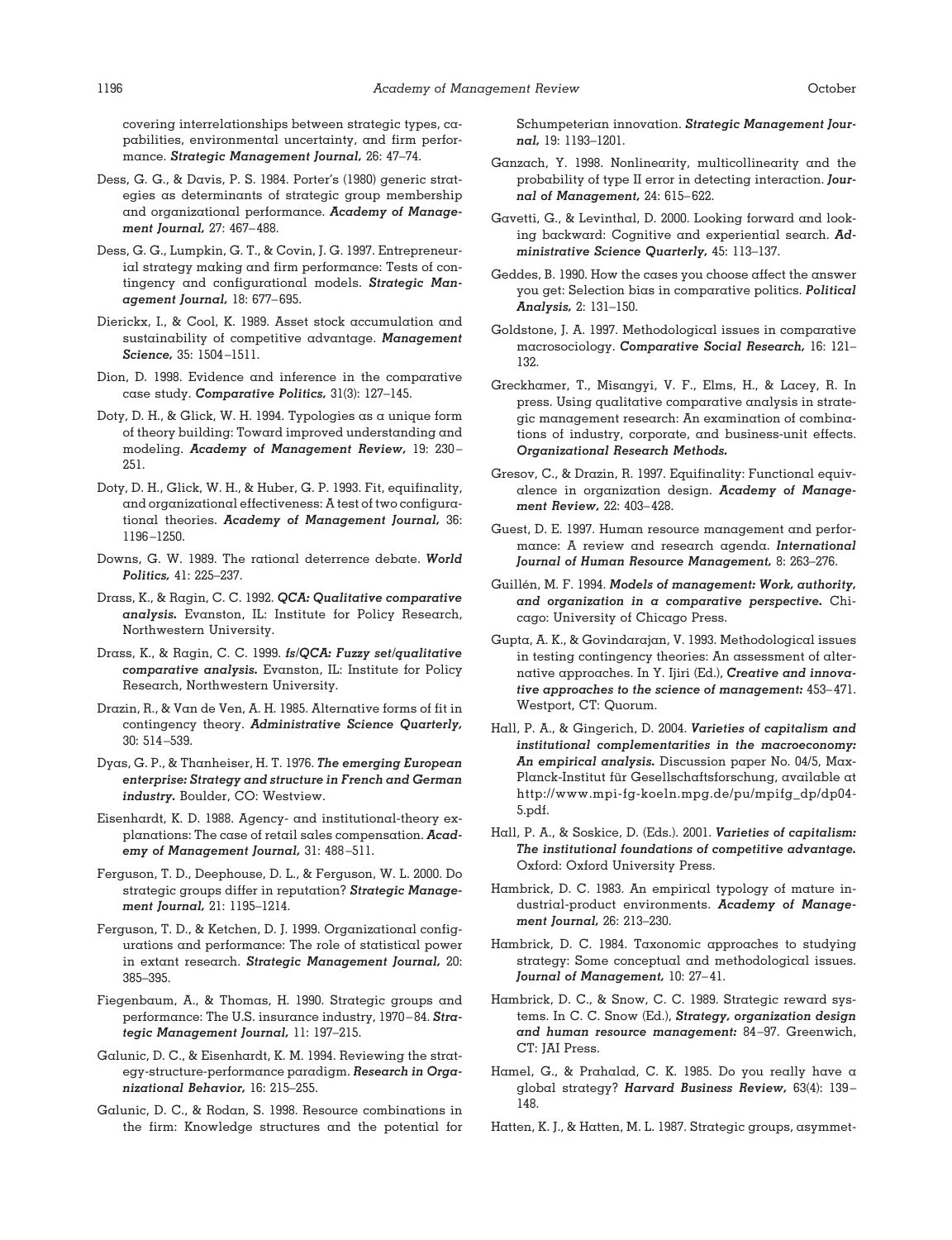rical mobility barriers and contestability. *Strategic Management Journal,* 8: 329 –342.

- Hollingsworth, J. R., & Boyer, R. (Eds.). 1997. *Contemporary capitalism: The embeddedness of institutions.* Cambridge: Cambridge University Press.
- Huselid, M. A. 1995. The impact of human resource management practices on turnover, productivity, and corporate financial performance. *Academy of Management Journal,* 38: 635– 672.
- Ichniowski, C., Shaw, L., & Prennushi, G. 1997. The effects of human resource management practices on productivity. *American Economic Review,* 87: 291–313.
- Inkpen, A., & Choudhury, N. 1995. The seeking of strategy where it is not: Towards a theory of strategy absence. *Strategic Management Journal,* 16: 313–323.
- Jaikumar, R. 1986. Post-industrial manufacturing. *Harvard Business Review,* 64(4): 69 –76.
- Jaikumar, R. 1989. Japanese flexible manufacturing systems: Impact on the United States. *Japan and the World Economy,* 1: 113–143.
- Katz, D., & Kahn, R. L. 1978. *The social psychology of organizations* (2nd ed.), New York: Wiley.
- Kauffman, S. 1993. *The origins of order.* Oxford: Oxford University Press.
- Ketchen, D. J., Combs, J. G., Russel, C. J., Shook, C., Dean, M. A., Runge, J., Lohrke, F., Naumann, S., Haptonstahl, D. E., Baker, R., Beckstein, B. A., Handlers, C., Honig, H., & Lamoureux, S. 1997. Organizational configurations and performance: A meta-analysis. *Academy of Management Journal,* 40: 223–240.
- Ketchen, D. J., & Shook, C. L. 1996. The application of cluster analysis in strategic management research: An analysis and critique. *Strategic Management Journal,* 17: 441– 485.
- Ketchen, D. J., Thomas, J. B., & Snow, C. C. 1993. Organizational configurations and performance: A comparison of theoretical approaches. *Academy of Management Journal*, 36: 1278 –1313.
- King, G., Keohane, R. O., & Verba, S. 1994. *Designing social inquiry: Statistic inference in qualitative research.* Princeton, NJ: Princeton University Press.
- Kogut, B., MacDuffie, J. P., & Ragin, C. C. 2004. Prototypes and strategy: Assigning causal credit using fuzzy sets. *European Management Review,* 1: 114 –131.
- Kogut, B., & Ragin, C. C. 2006. Exploring complexity when diversity is limited: Institutional complementarity in theories of rule of law and national systems revisited. *European Management Review,* 3: 44 –59.
- Lacey, R. 2001. *Creating generalized knowledge from case studies: A new methodological approach.* Paper presented at the 21st annual international conference of the Strategic Management Society, San Francisco.
- Levinthal, D. A. 1997. Adaptation on rugged landscapes. *Management Science,* 43: 934 –950.
- Levinthal, D. A., & Warglien, M. 1999. Landscape design:

Designing for local action in complex worlds. *Organization Science,* 10: 342–357.

- Lieberson, S. 1994. More on the uneasy case for using Milltype methods in small-*N* comparative studies. *Social Forces,* 72: 1225–1237.
- Lim, L. K. S., Acito, F., & Rusetski, A. 2006. Development of archetypes of international marketing strategy. *Journal of International Business Studies,* 37: 499 –524.
- MacDuffie, J. P. 1995. Human resource bundles and manufacturing performance: Organizational logic and flexible production systems in the world auto industry. *Industrial and Labor Relations Review,* 48: 197–221.
- Meyer, A. D., Tsui, A. S., & Hinings, C. R. 1993. Configurational approaches to organizational analysis. *Academy of Management Journal,* 36: 1175–1195.
- Miles, R. E., & Snow, C. C. 1978. *Organization strategy, structure, and process.* New York: McGraw-Hill.
- Milgrom, P., & Roberts, J. 1990. The economics of modern manufacturing: Technology, strategy, and organization. *American Economic Review,* 80: 511–528.
- Milgrom, P., & Roberts, J. 1995. Complementarities and fit: Strategy, structure, and organizational change in manufacturing. *Journal of Accounting and Economics,* 19: 179 –208.
- Miller, D., 1986. Configurations of strategy and structure: A synthesis. *Strategic Management Journal*, 7: 233–249.
- Miller, D. 1988. Relating Porter's business strategies to environment and structure: Analysis and performance implications. *Academy of Management Journal,* 31: 280 –308.
- Miller, D. 1990. Organizational configurations: Cohesion, change, and prediction. *Human Relations,* 43: 771–789.
- Miller, D. 1992. Environmental fit versus internal fit. *Organization Science,* 3: 159 –178.
- Miller, D. 1996. Configurations revisited. *Strategic Management Journal,* 17: 505–512.
- Miller, D., & Friesen, P. H. 1978. Archetypes of strategy formulation. *Management Science,* 24: 921–933.
- Miller, D., & Friesen, P. H. 1984. *Organizations: A quantum view.* Englewood Cliffs, NJ: Prentice-Hall.
- Mintzberg, H. 1979. *The structuring of organizations: A synthesis of research.* Englewood Cliffs, NJ: Prentice-Hall.
- Mintzberg, H. 1980. Structures in 5's: A synthesis of the research on organization design. *Management Science,* 26: 322–341.
- Mintzberg, H. 1983. *Structures in 5s: Designing effective organizations.* Englewood Cliffs, NJ: Prentice-Hall.
- Moores, K., & Yuen, S. 2001. Management accounting systems and organizational configurations: A life-cycle perspective. *Accounting, Organizations, and Society,* 26: 351–389.
- Morel, B., & Ramanujam, R. 1999. Through the looking glass of complexity: The dynamics of organizations as adaptive and evolving systems. *Organization Science,* 10: 278 –293.